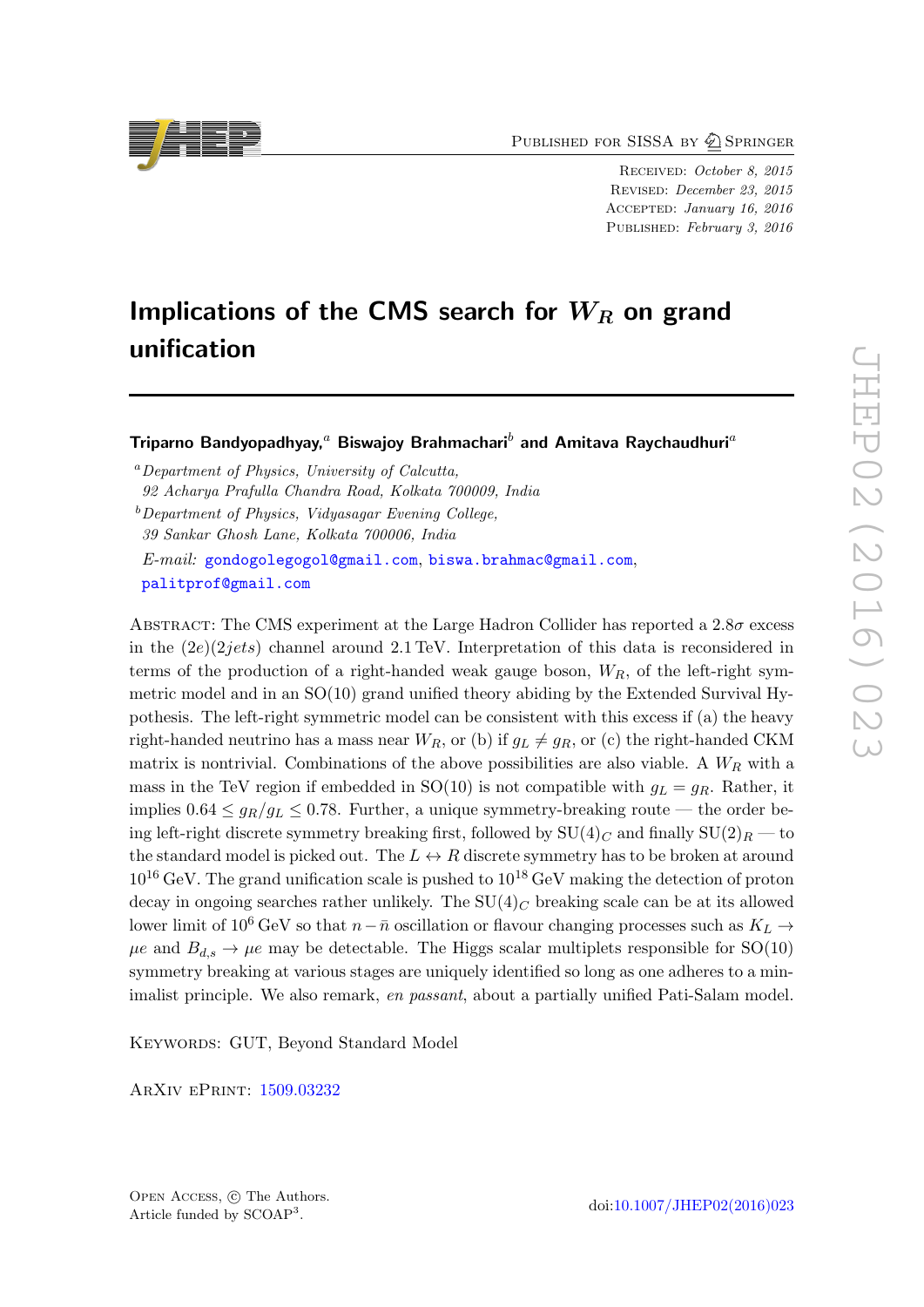# Contents

| $\mathbf{1}$ | Introduction                                                       | $\mathbf{1}$     |  |  |  |  |
|--------------|--------------------------------------------------------------------|------------------|--|--|--|--|
| $\bf{2}$     | CMS $W_R$ search result and the left-right symmetric model         | 3                |  |  |  |  |
|              | A $W_R$ signal?<br>2.1                                             | $\overline{4}$   |  |  |  |  |
| $\bf{3}$     | $SO(10)$ grand unification                                         | $\bf{6}$         |  |  |  |  |
|              | Symmetry breaking<br>3.1                                           | $\boldsymbol{6}$ |  |  |  |  |
|              | 3.2<br>Scalar structure and the Extended Survival Hypothesis (ESH) | $\overline{7}$   |  |  |  |  |
|              | 3.3<br>Renormalisation group equations                             | 9                |  |  |  |  |
|              | 4 Low energy expectations from unification                         | 10               |  |  |  |  |
|              | Pati-Salam partial unification<br>4.1                              | 10               |  |  |  |  |
|              | Left-right symmetry and unification<br>4.2                         | 11               |  |  |  |  |
| $\bf{5}$     | The three routes of $SO(10)$ symmetry breaking                     |                  |  |  |  |  |
|              | The DRC route<br>5.1                                               | 12               |  |  |  |  |
|              | The CDR route<br>5.2                                               | 12               |  |  |  |  |
|              | The DCR route<br>5.3                                               | 14               |  |  |  |  |
| 6            | SO(10) unification with $M_R \sim \mathcal{O}(\text{TeV})$         |                  |  |  |  |  |
|              | Pati-Salam partial unification for the maximum-step case<br>6.1    | 16               |  |  |  |  |
|              | Coupling unification for the maximum-step case<br>6.2              | 16               |  |  |  |  |
|              | 6.3<br>The $M_D = M_U$ case                                        | 17               |  |  |  |  |
|              | $6.4\,$<br>Two-loop comparison                                     | 18               |  |  |  |  |
|              | 6.5<br>Additional scalars: two examples                            | 19               |  |  |  |  |
| 7            | Summary and conclusions                                            | 20               |  |  |  |  |

# <span id="page-1-0"></span>1 Introduction

The discovery of the Higgs boson at the Large Hadron Collider (LHC) at CERN is a major milestone of the successes of the standard model (SM) of particle physics. Indeed, with all the quarks and leptons and force carriers of the SM now detected and the source of spontaneous symmetry breaking identified there is a well-deserved sense of satisfaction. Nonetheless, there is a widely shared expectation that there is new physics which may be around the corner and within striking range of the LHC. The shortcomings of the standard model are well-known. There is no candidate for dark matter in the SM. The neutrino is massless in the model but experiments indicate otherwise. At the same time the utter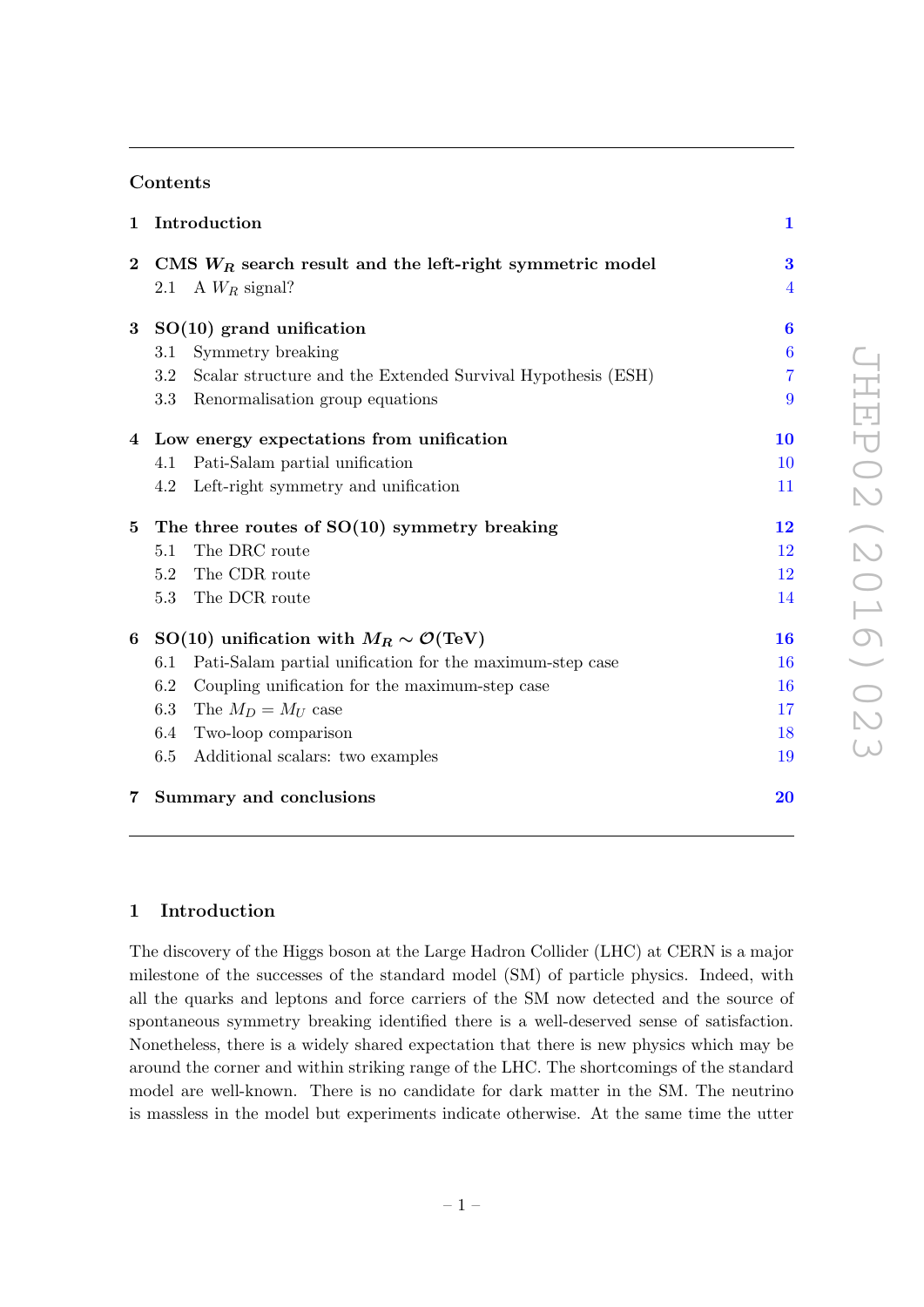smallness of this mass is itself a mystery. Neither is there any explanation of the matterantimatter asymmetry seen in the Universe. Besides, the lightness of the Higgs boson remains an enigma if there is no physics between the electroweak and Planck scales.

Of the several alternatives of beyond the standard model extensions, the one on which we focus in this work is the left-right symmetric (LRS) model  $[1–5]$  $[1–5]$  and its embedding within a grand unified theory (GUT). Here parity is a symmetry of the theory which is spontaneously broken resulting in the observed left-handed weak interactions. The leftright symmetric model is based on the gauge group  $SU(2)_L \times SU(2)_R \times U(1)_{B-L}$  and has a natural embedding in the  $SU(4)_C \times SU(2)_L \times SU(2)_R$  Pati-Salam model [\[2\]](#page-21-2) which unifies quarks and leptons in an  $SU(4)_C$  symmetry. The Pati-Salam symmetry is a subgroup of SO(10) [\[6,](#page-21-3) [7\]](#page-21-4). These extensions of the standard model provide avenues for the amelioration of several of its shortcomings alluded to earlier.

The tell-tale signature of the LRS model would be observation of the  $W_R$ . At the LHC the CMS collaboration has searched for the on-shell production of a right-handed charged gauge boson [\[8\]](#page-21-5) using the process:

$$
pp \to W_R \to 2j + ll. \tag{1.1}
$$

In the above  $l$  stands for a charged lepton, and  $j$  represents a hadronic jet.

The CMS collaboration has examined the implication of its findings in the context of a left-right symmetric model where the left and right gauge couplings are equal  $(g_L = g_R)$ and also the  $W_R$  coupling to a charged lepton, l, and its associated right-handed neutrino,  $N_l$ , is diagonal with no leptonic mixing,<sup>[2](#page-2-1)</sup> (i.e.,  $V_{N_l} = 1$ ). In the  $l = e$  channel the data shows a 2.8 $\sigma$  excess near 2.1 TeV. Also, regions in the  $M_{N_l} - M_{W_R}$  plane disfavoured by the data, within an LRS theory with  $g_L = g_R$ , have been exhibited. After production, the  $W_R$  decays through  $W_R \to lN_l$  in the first stage. An associated signal of this process will be a peak at  $M_{N_l}$  in one of the *ljj* invariant mass combinations. CMS has not observed the latter. One possibility may be that the produced  $N_l$  has a substantial coupling to the  $\tau$ -lepton  $[13, 14] - V_{N_l \tau}$  $[13, 14] - V_{N_l \tau}$  $[13, 14] - V_{N_l \tau}$  $[13, 14] - V_{N_l \tau}$  is not small. Here we keep  $M_{N_l}$  as a parameter of the model.

Within the LRS model there is room to admit the possibility of  $g_L \neq g_R$ . Interpretation of the CMS result in the presence of such a coupling asymmetry has also been taken up [\[15–](#page-21-8) [17\]](#page-22-0) keeping  $M_{N_l} = M_{W_R}/2$  and the implications for grand unification and baryogenesis explored. In [\[15,](#page-21-8) [16\]](#page-22-1) the coupling parameter  $V_{N_l}$  is also allowed to deviate from unity. Other interpretations of the excess have also appeared, for example, in [\[13–](#page-21-6)[20\]](#page-22-2).

In a left-right symmetric model emerging from a grand unified theory, such as  $SO(10)$ , one has a discrete symmetry  $SU(2)_L \leftrightarrow SU(2)_R$  — referred to as D-parity  $[21, 22]$  $[21, 22]$  $[21, 22]$  — which sets  $g_L = g_R$ . Both D-parity and  $SU(2)_R$  are broken during the descent of the GUT to the standard model, the first making the coupling constants unequal and the second resulting in a massive  $W_R$ . The possibility that the energy scale of breaking of D-parity is different from that of  $SU(2)_R$  breaking is admissible and well-examined [\[23\]](#page-22-5). The difference between these scales and the particle content of the theory controls the extent to which  $g_L \neq g_R$ .

<span id="page-2-0"></span><sup>&</sup>lt;sup>1</sup>Earlier searches at the LHC for the  $W_R$  can be found in [\[9–](#page-21-9)[12\]](#page-21-10).

<span id="page-2-1"></span><sup>&</sup>lt;sup>2</sup>The existence of three right-handed neutrinos —  $N_e$ ,  $N_\mu$  and  $N_\tau$  — is acknowledged.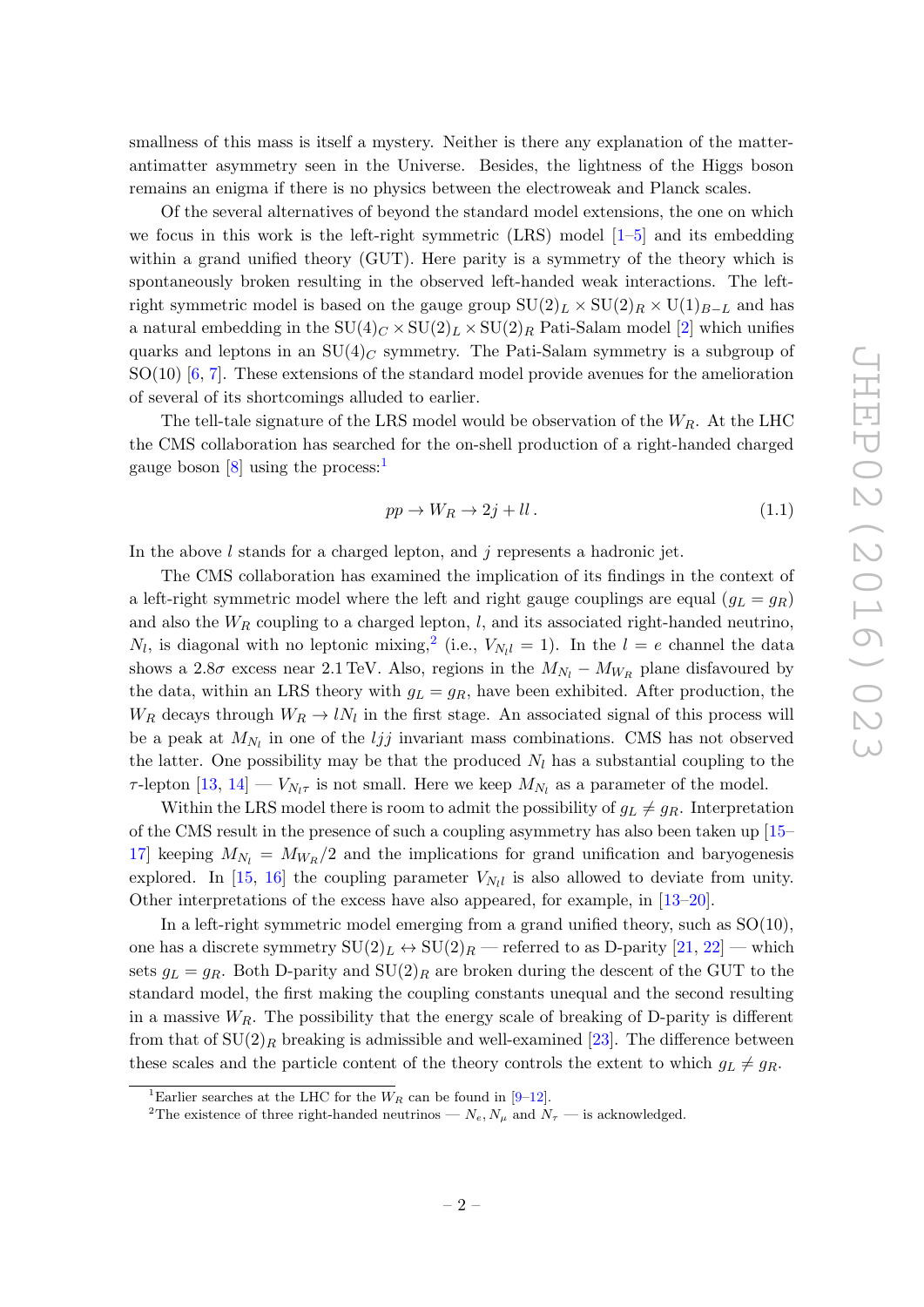In this work we consider the different options of  $SO(10)$  symmetry breaking. It is shown that a light  $W_R$  goes hand-in-hand with the breaking of D-parity at a scale around  $10^{16}$  GeV, immediately excluding the possibility of  $g_L = g_R$ . D-parity breaking at such an energy is usually considered a desirable feature for getting rid of unwanted topological defects such as domain walls [\[24\]](#page-22-6) and accounting for the baryon asymmetry of the Universe [\[25\]](#page-22-7). The other symmetries that are broken in the passage to the standard model are the  $SU(4)_C$  and  $SU(2)<sub>R</sub>$  of the Pati-Salam (PS) model. The stepwise breaking of these symmetries and the order of their energy scales have many variants. There are also a variety of options for the scalar multiplets which are used to trigger the spontaneous symmetry breaking at the different stages. We take a minimalist position of (a) not including any scalar fields beyond the ones that are essential for symmetry breaking, and also (b) impose the Extended Survival Hypothesis (ESH) corresponding to minimal fine-tuning to keep no light extra scalars. With these twin requirements we observe that only a single symmetry-breaking route  $-$  the one in which the order of symmetry breaking is first D-parity, then  $SU(4)_C$ , and finally  $SU(2)_R$ — can accommodate a light  $M_{W_R}$ . We find that one must have  $0.64 \le g_R/g_L \le 0.78$ .

The paper is divided as follows. In the following section we give details of the CMS result [\[8\]](#page-21-5) which are relevant for our discussion within the context of the left-right symmetric model. In the next section we elaborate on the GUT symmetry-breaking chains, the extended survival hypothesis for light scalars, and coupling constant evolution relations. Next we briefly note the implications of coupling constant unification within the Pati-Salam and  $SO(10)$  models. The results which emerge for the different routes of descent of  $SO(10)$ to the SM are presented in the next two sections. We end with our conclusions.

# <span id="page-3-0"></span>2 CMS  $W_R$  search result and the left-right symmetric model

The results of the CMS collaboration for the search for a  $W_R$ -boson that we use [\[8\]](#page-21-5) are based on the LHC run at  $\sqrt{s} = 8 \,\text{TeV}$  with an integrated luminosity of 19.7 fb<sup>-1</sup>. The focus is on the production of a  $W_R$  which then decays to a charged lepton  $(l)$  and a right-handed heavy neutrino  $(N_l)$ , both of which are on-shell. The  $N_l$  undergoes a threebody decay to a charged lepton  $(l)$  and a pair of quarks which manifest as hadronic jets  $(2j)$ , the process being mediated by a  $W_R$ . CMS examines the  $(2l)(2j)$  data within the framework of an LRS model with  $g_L = g_R$  and presents exclusion regions in the  $M_{W_R} - M_{N_L}$ plane.<sup>[3](#page-3-1)</sup> Interpreting the four-object final state mass as that of a  $W_R$  CMS presents, in the supplementary material of [\[8\]](#page-21-5), the 95% CL exclusion limits for the observed and expected  $\sigma(pp \to W_R) \times BR(W_R \to l l j j) \equiv \sigma BR$  as functions of  $M_{W_R}$  for several  $M_{N_{\tilde{k},\tilde{l}}^+}$  From the data [\[8\]](#page-21-5) one finds that in the electron channel, irrespective of the value of  $r = \frac{M_{N_e}}{M_{N_e}}$  $\frac{m_{Ne}}{M_{W_R}}, \sigma BR_O$ (observed) exceeds twice the expected exclusion limit  $(\sigma BR_E)$  for  $1.8 \lesssim M_{W_R} \lesssim 2.4$  TeV. This excess is about  $\sim 2.8\sigma$  around 2.1 TeV. Though not large enough for a firm conclusion, this can be taken as a tentative hint for a  $W_R$ , and if this is correct, one can expect confirmation in the new run of the LHC at  $\sqrt{s} = 13 \,\text{TeV}$ . The CMS collaboration notes that this excess is not consistent with the LRS model with  $g_L = g_R$ ,  $r = 0.5$  and no leptonic

<span id="page-3-1"></span><sup>&</sup>lt;sup>3</sup>An alternate explanation of the excess in the data could be in terms of a charged Higgs boson of the LRS model.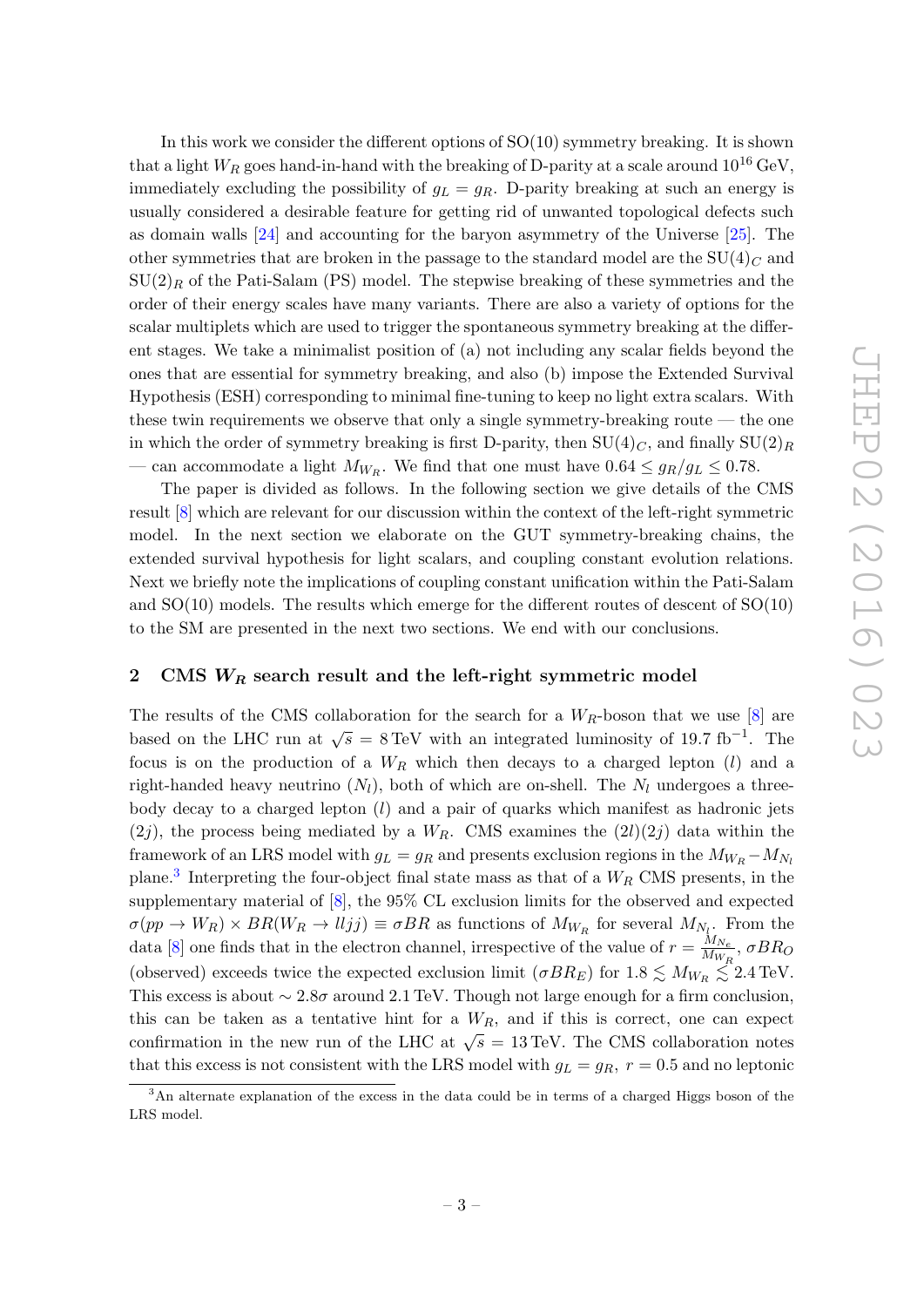

<span id="page-4-1"></span>Figure 1. Feynman diagram of the process under discussion with the right-handed CKM-like mixing matrix taken in a general, non-diagonal, form. The CMS excess corresponds to  $l_{\alpha} = l_{\beta} = e$ .

mixing. As we stress later, relaxing these conditions — e.g.,  $r = 0.5$  — can make the results agree with the left-right symmetric model. No such excess is seen in the  $(2\mu)(2j)$  mode.

#### <span id="page-4-0"></span>2.1 A  $W_R$  signal?

Figure [1](#page-4-1) shows the Feynman diagram for  $W_R$  production and its decay in the channels under consideration [\[26\]](#page-22-8). Note that the production of the  $W_R$  will be suppressed compared to that of a left-handed W boson of the same mass by a factor  $\eta^2$ , where  $\eta = (g_R/g_L)$ . The contribution from this diagram is determined by  $S^2$  where  $S \equiv \eta |V_{N_e e}|^2$ . Neglecting the masses of the final state quarks and the charged lepton, the branching ratio of the three-body decay of  $N_e$ , which we have calculated, is proportional to  $(1 - r^2)^2(2 + r^2)$ , where, as noted earlier,  $r = M_{N_e}/M_{W_R}$ . A clinching evidence of this process would then be a peak in the  $(2e)(2j)$  invariant mass at  $M_{W_R}$  — for which there is already a hint along with another around  $M_{N_e}$  in the invariant mass of one of the two  $e(2j)$  combinations in every event. The absence of the latter in the data could be indicative of more than one  $N_R$  state being involved and further the coupling of these neutrinos to a  $\tau$ -lepton with non-negligible strength [\[13,](#page-21-6) [14,](#page-21-7) [27\]](#page-22-9). Subsequent leptonic decays of the  $\tau$  would mimic a dilepton signal but with two missed neutrinos washing out the expected  $e(2j)$  peak.

It has to be borne in mind that the excess seen in the  $(2e)(2j)$  mode is not matched in the  $(2\mu)(2j)$  data. This would have to be interpreted as an indication that the righthanded neutrino associated with the muon,  $N_{\mu}$ , is significantly heavier than  $N_e$  and so its production in  $W_R$ -decay suffers a large kinematic suppression. Further, the coupling of  $N_e$ to  $\mu$  has to be small, i.e.,  $|V_{N_e\mu}| \ll 1$ .

Interpretation of the excess in terms of  $N_e$ , a Majorana neutrino, would lead to the expectation of roughly an equal number of like-sign and unlike-sign dilepton events. There are fourteen events in the excess region in the CMS data in the  $(2e)(2j)$  channel, of which only one has charged leptons of the same sign. In a similar analysis by the ATLAS collaboration no like-sign events are found [\[28\]](#page-22-10). One way around this is to assume that two degenerate right-handed neutrinos together form a pseudo-Dirac state in which case the like-sign events are suppressed [\[18\]](#page-22-11).

In figure [2](#page-5-0) we place the excess observed by CMS in this channel — the shaded region in the  $M_{W_R} - r$  plane — in comparison with the LRS model predictions. This excess is maximum along the vertical line. The expectations from the Left-Right Symmetric model  $(\sigma BR_T)$  depend on  $S^2 = \eta^2 |V_{Ne}|^4$  and  $r = M_{Ne}/M_{W_R}$ . The dashed curves in the figure, identified by the values of S, trace the points in the  $(r - M_{W_R})$  plane for which the LRS ex-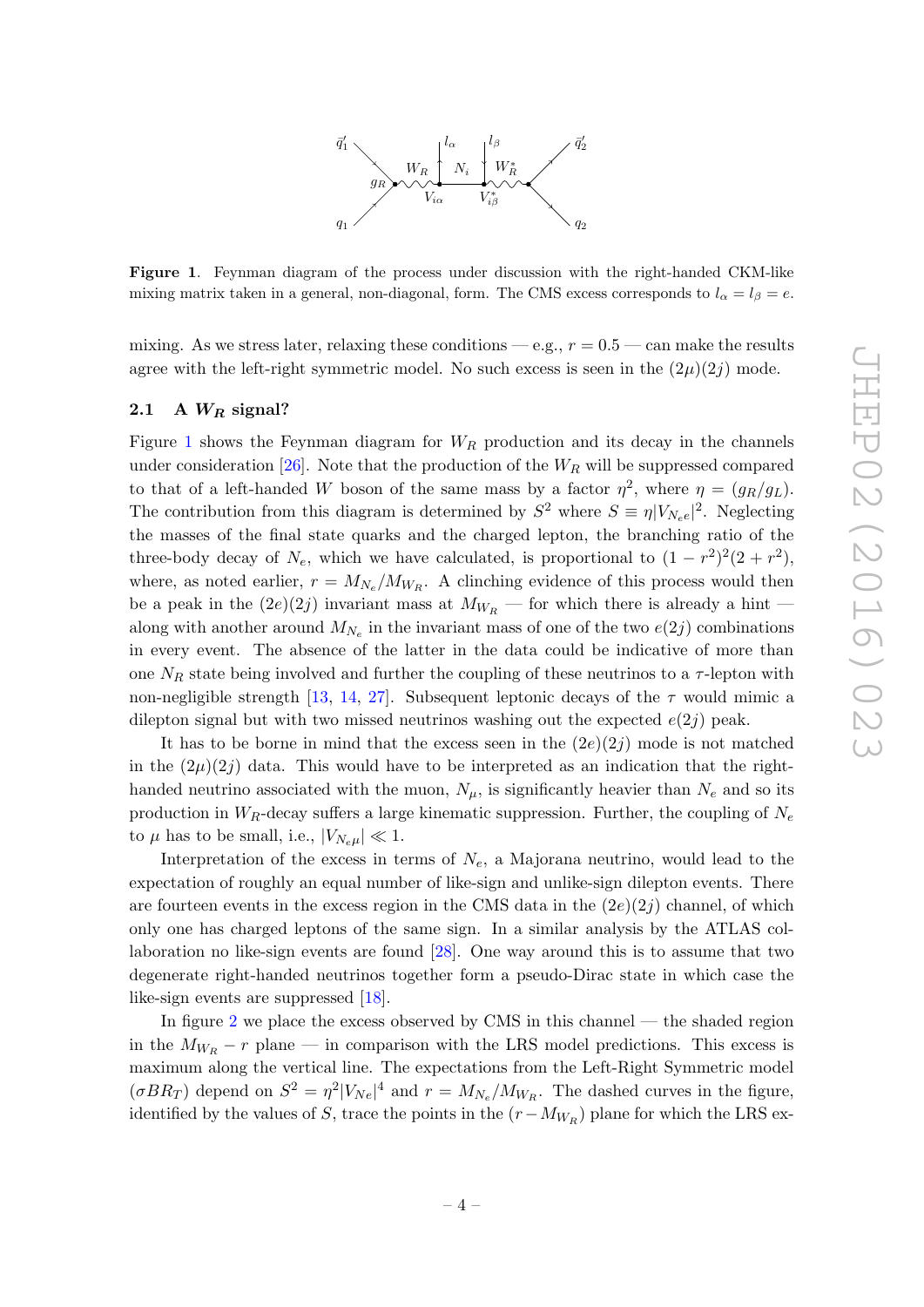

<span id="page-5-0"></span>Figure 2. The shaded region demarcates the range of  $M_{W_R}$  for which the CMS data exceed twice the SM expectation. The maximum excess is on the vertical straight line. The curves parametrised by  $S = \eta |V_{N_e e}|^2$  denote the  $(r, M_{W_R})$  contours for which the prediction of the LRS model is compatible with the observation.

pectations equal  $\sigma BR_O$ . To put the plot in context note that CMS has stressed [\[8\]](#page-21-5) that with  $\eta = 1$  and  $V_{Ne} = 1 - i.e., S = 1 - i$  the LRS model signal for  $r = 0.5$  is inconsistent with the excess. This is borne out from figure [2](#page-5-0) which indicates that for the  $S = 1$  contour, the  $M_{W_R}$  corresponding to  $r = 0.5$  lies outside the excess region. Consistency of the excess in the data with the LRS model can be accomplished in three ways. Firstly, if  $r = M_{N_e}/M_{W_R}$ is larger than 0.5 the LRS model signal will be reduced. Indeed, with  $r > 0.75$  the LRS model is consistent with the excess even with  $S = 1$ . Alternatively, if  $\eta$  or  $V_{Ne}$  is less than unity, then too the signal will be less, the suppression being determined by  $S^2$  $S^2$ . In figure 2 it can be seen that for  $r = 0.5$  the excess is consistent with the model for  $0.3 \leq S \leq 0.6$ . The upper limit has been pointed out in  $[15–17]$  $[15–17]$ . What we essentially find is that there are large sets of values of r,  $\eta$  and  $V_{Ne}$  for which the LRS expectation is consistent with the excess.

Figure [2](#page-5-0) contains information in a somewhat condensed form. In the spirit of the path chosen by the CMS collaboration, we use the exclusion data and plot in the left panel of figure [3](#page-6-2)  $\sigma BR_E$  (red dotted curve) and  $\sigma BR_O$  (blue dashed curve) as functions of  $M_{W_R}$ for the fixed value of  $r = 0.8$ . The prediction of the LRS model with  $\eta = g_R/g_L = 1$ and  $V_{N_e e} = 1$  is the black solid straight line. Also shown are the  $\pm 50\%$  (green, dark) and  $\pm 100\%$  (yellow, light) bands of the expected cross section. In the inset the same results are presented but for  $r = 0.5$ . Notice that for  $r = 0.8$  the LRS model expectation passes right through the maximum of the excess while for  $r = 0.5$  it entirely misses the excess region.

The right panel of figure [3](#page-6-2) utilises a complementary way of displaying the region in the LRS model parameter space consistent with the result. Here the area in the  $\eta - V_{N_e e}$  plane that fits the CMS excess region is shown shaded for two values of  $r = 0.8$  (violet, dark) and 0.5 (green, light). Note that there is an overlap region. It is worth stressing that, as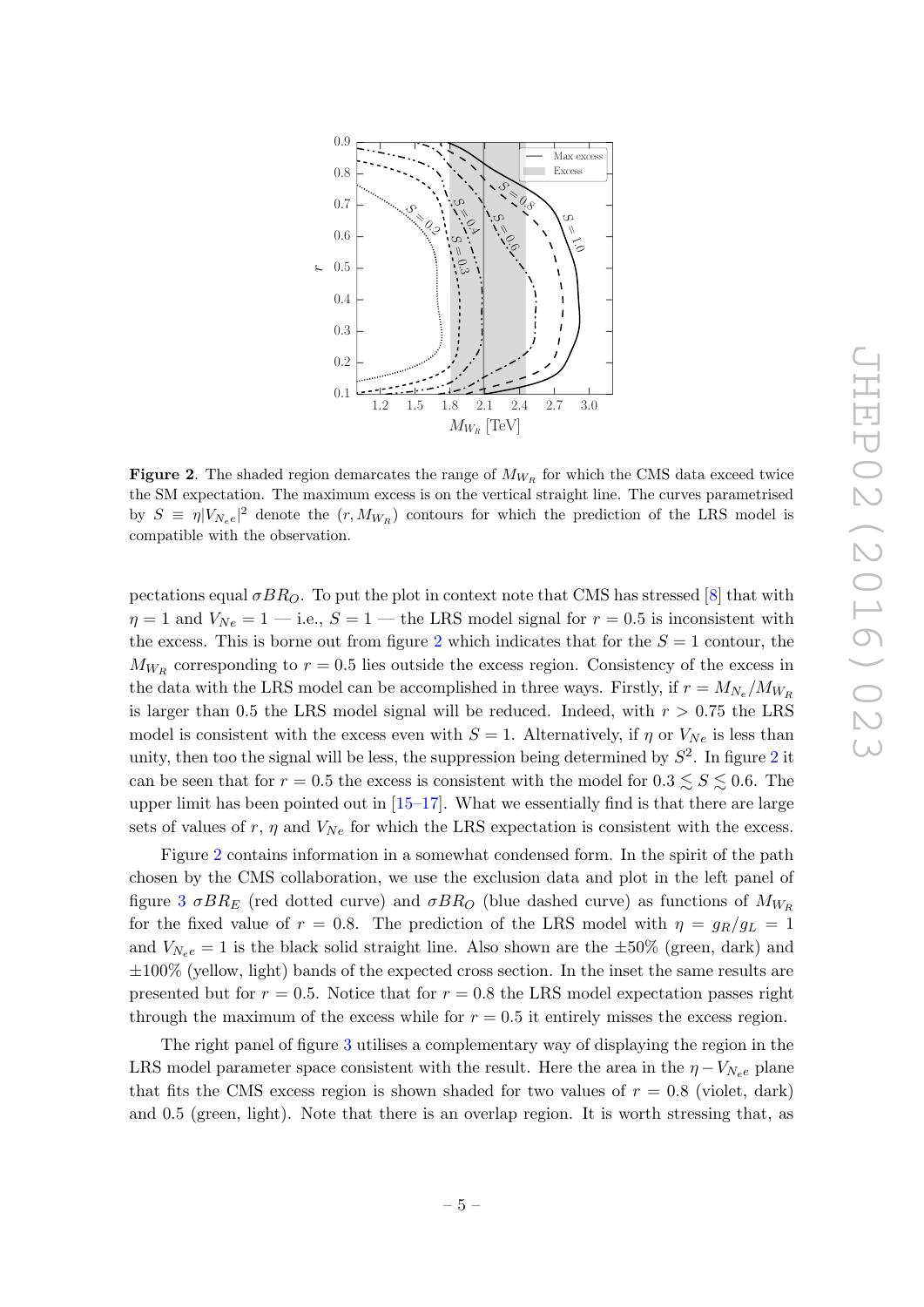

<span id="page-6-2"></span>**Figure 3.** Left: the CMS data compared with the LRS model predictions for  $r = 0.8$  keeping  $g_R/g_L = 1$  and  $V_{Ne} = 1$ . Inset:  $r = 0.5$ . Right:  $\eta$  and  $V_{Ne}$  that fits the excess in the CMS data for  $r = 0.5$  and  $r=0.8$ . Only the region between the two vertical lines is permitted in SO(10) GUTs.

in the left panel, for  $r = 0.8$  the model is consistent with the data even for  $\eta = 1$  and  $V_{N,e}$ = 1. For  $r = 0.5$  a suppression through the factor  $S = \eta |V_{Ne}|^2$  is required to bring the model in harmony with the data. If the  $W_R$  with a mass  $\mathcal{O}(\text{TeV})$  arises from the SO(10) GUT model we discuss below then  $\eta$  must lie within the two vertical lines.

# <span id="page-6-0"></span>3 SO(10) grand unification

 $SO(10)$  is an attractive candidate for a unified theory [\[6,](#page-21-3) [7\]](#page-21-4) as it is the simplest Lie group which includes all the SM fermions and a right-handed neutrino of one generation in a single irreducible representation. We do not include any exotic fermions in the model and deal with three generations.

There are a vast number of models characterised by different intermediate symmetries which have  $SO(10)$  as the unifying group. In that respect  $SO(10)$  is more of an umbrella term, incorporating these different models with alternate symmetry-breaking routes, scalar structures, and physics consequences. What is important for this work is that  $SO(10)$  has the Pati-Salam symmetry  $(\mathcal{G}_{PS})$  as a subgroup<sup>[4](#page-6-3)</sup> and includes the discrete D-parity [\[21,](#page-22-3) [22\]](#page-22-4) which enforces left-right parity,  $g_L = g_R$ . The Left-Right Symmetric group is embedded in  $\mathcal{G}_{PS}$ . Thus, having reviewed the CMS result in terms of the LRS model, both with and without left-right parity, the obvious next step is to look at it through the lenses of the Pati-Salam partial unified and SO(10) grand unified theories.

In this section we summarize the features of SO(10) GUTs which are relevant for our subsequent discussions. We consider the non-supersymmetric version of this theory.

#### <span id="page-6-1"></span>3.1 Symmetry breaking

The different ways in which SO(10) GUT can step-wise break to the SM are graphically represented in figure [4.](#page-7-1) The intermediate energy scales of various stages of symmetry

<span id="page-6-3"></span> $^{4}$ SO(10) can break into  $\mathcal{G}_{SM}$  through two distinct routes, one through an intermediate SU(5) with no leftright symmetry and another through the PS stage. A longer proton decay lifetime  $\tau_p$  than predicted by minimal SU(5) and the ease of incorporation of seesaw neutrino masses give the second option a slight preference.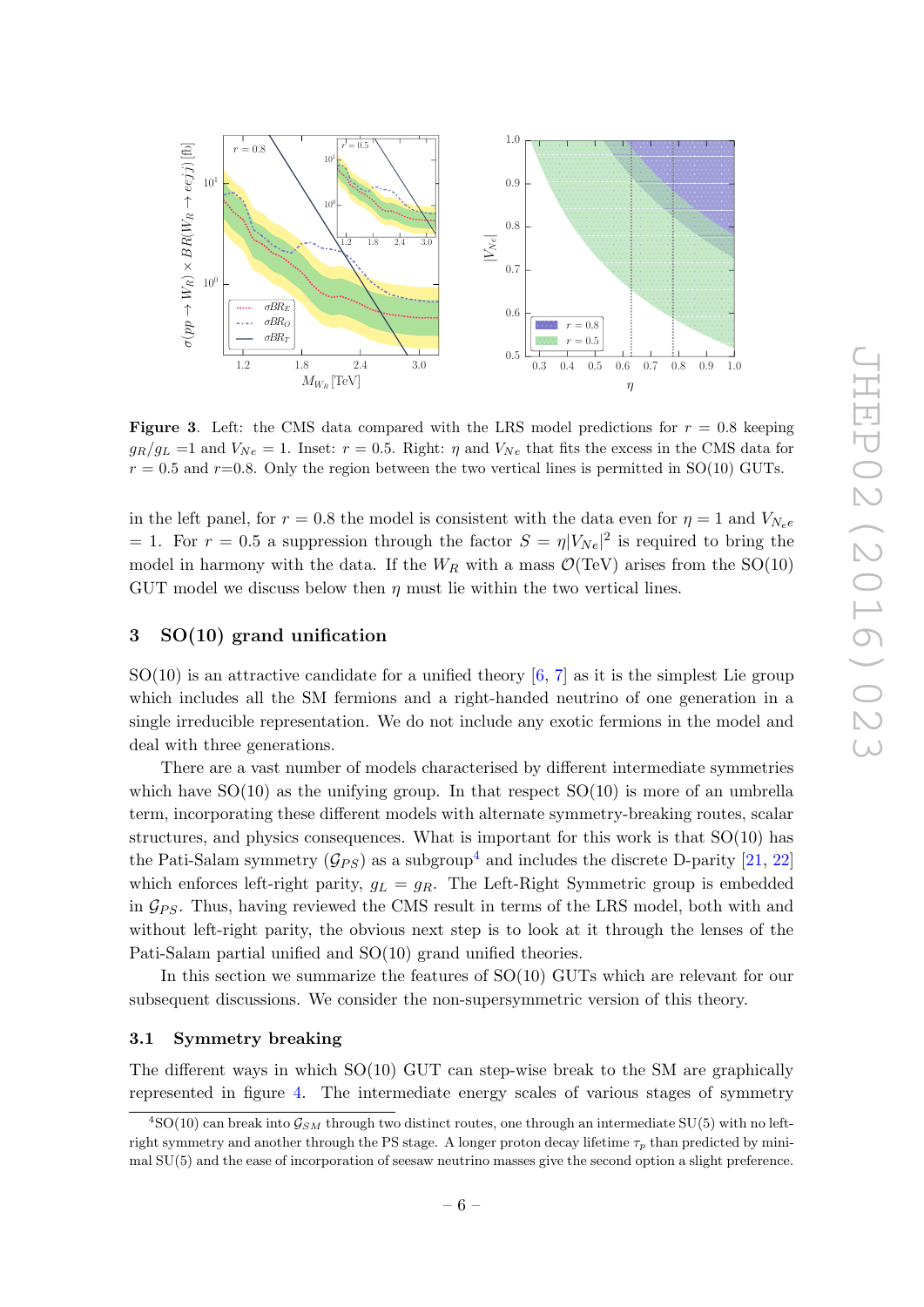| Symmetry       |          |       |       |       | $ SO(10) $ D-Parity $ SU(4)_C $ $SU(2)_R  U(1)_R \times U(1)_{B-L}  SU(2)_L \times U(1)_Y$ |       |
|----------------|----------|-------|-------|-------|--------------------------------------------------------------------------------------------|-------|
| Breaking Scale | $M_{II}$ | $M_D$ | $M_C$ | $M_R$ | Mρ                                                                                         | $M_Z$ |

<span id="page-7-2"></span>**Table 1.** The different scales at which subgroups of  $SO(10)$  get broken.



<span id="page-7-1"></span>**Figure 4.** Symmetry breaking routes of SO(10) distinguished by the order of breaking of SU(2)<sub>R</sub>,  $SU(4)_C$ , and D-parity. The scalar multiplets responsible for symmetry breaking at every stage have been indicated. Only the DCR (red solid) route can accommodate the light  $W_R$  scanario.

breaking will be denoted according to table [1.](#page-7-2) Among these,  $M_D \ge M_R \ge M_0 > M_Z$ always. In order to systematically study the different ways in which SO(10) can descend to the SM, we first classify them into *routes* based on the order of symmetry breaking. We will call the route with  $M_C \geq M_D \geq M_R$ , CDR (Green, Dashed), the one with  $M_D \geq M_C \geq M_R$ , DCR (Red, Solid), and another, DRC (Blue, Dotted), with  $M_D \geq M_R \geq$  $M<sub>C</sub>$ . Thus there are three alternate routes with a maximum number of four intermediate stages. Among the intermediate stages the first and the last, namely,  $SU(4)_C \times (SU(2)_L \times$  $SU(2)_R$   $\left( \equiv \mathcal{G}_{422D} \right)$  and  $SU(3)_C \times U(1)_{B-L} \times SU(2)_L \times U(1)_R \equiv \mathcal{G}_{3121}$ , are common to all routes. The other possible intermediate symmetries, in this notation, are  $\mathcal{G}_{422}$ ,  $\mathcal{G}_{421}$ ,  $\mathcal{G}_{3122D}$ , and  $\mathcal{G}_{3122}$  (see figure [4\)](#page-7-1). All models of SO(10) symmetry breaking (symmetrybreaking chains) are thus defined by the route it belongs to and the Higgs multiplets that it includes. Figure [4](#page-7-1) shows the maximum-step chains (chains with maximum number of intermediate symmetries) of each route. Other chains are essentially subcases of these with multiple symmetries breaking at the same scale. This can be achieved if multiple Higgs sub-multiplets gain vacuum expectation value (vev) at the same scale or if a single sub-multiplet breaks more than one symmetry.

#### <span id="page-7-0"></span>3.2 Scalar structure and the Extended Survival Hypothesis (ESH)

The gauge bosons in the model and their masses are determined by the symmetry group and its sequential breaking to the SM. The fermions come in three generations in each of which there are the SM quarks and leptons and a right-handed neutrino. Thus it is only the scalar sector which retains a degree of flexibility.

The generation of quark and lepton masses requires a 10 of SO(10) while the see-saw mechanism for neutrino masses relies on a 126. Their decompositions under the PS group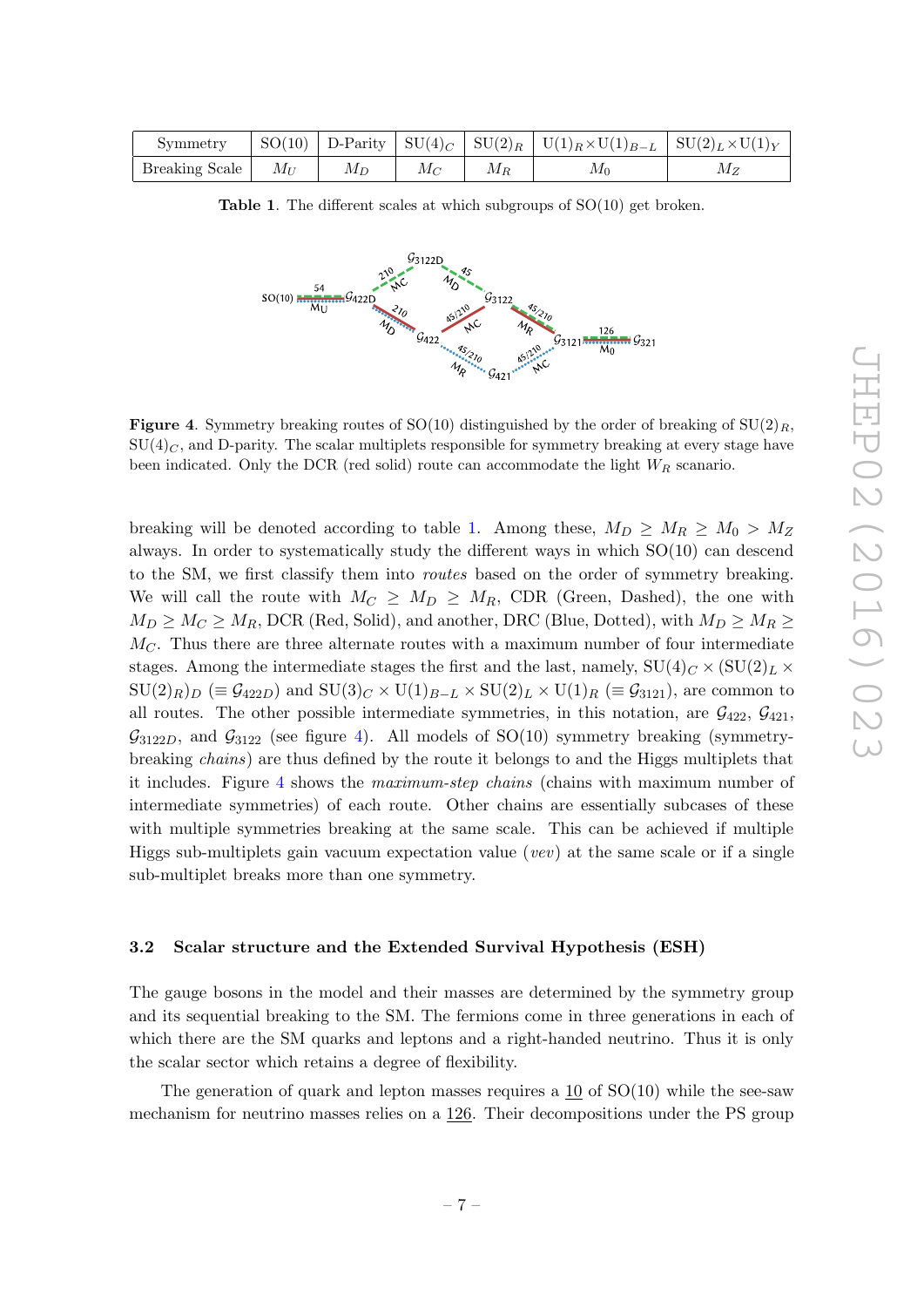are:[5](#page-8-0)

<span id="page-8-3"></span>
$$
10 = [1, 2, 2] + [6, 1, 1], \tag{3.1}
$$

and

$$
126 = [6, 1, 1] + [15, 2, 2] + [10, 3, 1] + [\overline{10}, 1, 3]. \tag{3.2}
$$

These scalars also have important roles in gauge symmetry breakings. The vev of the 10, which is  $\mathcal{O}(M_Z)$ , breaks the standard model  $SU(2)_L \times U(1)_Y$  symmetry while the 126 is responsible for the breaking of  $U(1)_{B-L} \times U(1)_R$  at the scale  $M_0$ .

In a grand unified theory masses of fermions in the same multiplet are related. In particular, the  $\underline{10}$  of SO(10) implies  $M_d = M_l^{\dagger}$  $\mathcal{U}_l^{\dagger}$ , where  $M_d$  is the mass matrix of d-type quarks and  $M_l$  that of the charged leptons. Though these relations are valid only at the scale of unification and at lower energies corrections have to be included, even then they are not in consistency with the measured masses. One way to address this issue is to invoke a [15,2,2] submultiplet which is present in the 126 and the 120 of SO(10) to bring the masses closer to their actual values [\[29,](#page-22-12) [30\]](#page-22-13).

Two other SO(10) representations which turn out to be useful for symmetry breaking and whose submultiplet structure will be important are the 45 and 210. Under the PS group they consist of:

$$
45 = [15, 1, 1] + [6, 2, 2] + [1, 3, 1] + [1, 1, 3], \tag{3.3}
$$

$$
210 = [1, 1, 1] + [15, 1, 1] + [6, 2, 2] + [15, 3, 1] + [15, 1, 3] + [10, 2, 2] + [\overline{10}, 2, 2].
$$
 (3.4)

Even using these limited  $SO(10)$  multiplets, <sup>[6](#page-8-1)</sup> there remains a variety of options for the scalar submultiplets that can be used for the different stages of symmetry breaking indicated in figure [4.](#page-7-1) They affect the unification and intermediate energy scales through their role in the evolution of gauge couplings. We make two restrictions: (a) Only renormalisable terms will be kept in the  $SO(10)$ -symmetric lagrangian,<sup>[7](#page-8-2)</sup> and (b) The Extended Survival Hypothesis, which is a consequence of minimal fine-tuning, is taken to be valid.

According to ESH [\[31,](#page-22-14) [32\]](#page-22-15), at any intermediate energy scale only those scalar submultiplets (under the unbroken symmetry at that stage) which are required to spontaneously break a symmetry at that or any lower energy remain massless. All other submultiplets become massive. Because the normal expectation of scalar masses is to be at the highest energy scale the extended survival hypothesis posits the minimal number of fine-tunings in the scalar sector.

With these guiding principles we now turn to the scalar multiplets that are employed for the descent of SO(10) to the SM. The first (at  $M_U$ ) and last (at  $M_0$ ) stages of the symmetry breaking in figure [4,](#page-7-1) which are common to all alternate channels, utilise a 54 plet and a 126-plet of scalar fields, respectively. D-parity is broken through the vev of

<span id="page-8-0"></span><sup>&</sup>lt;sup>5</sup>We will use the notation  $[\phi_4, \phi_L, \phi_R]$  to specify the behaviour of SO(10) submultiplets under the Pati-Salam symmetry.

<span id="page-8-1"></span> $6A$  54 is used for the first step of GUT symmetry breaking. It does not affect the RG running of the couplings.

<span id="page-8-2"></span><sup>&</sup>lt;sup>7</sup>This excludes, for example, using scalar  $16$ -plets to mimic the SO(10)  $126$  for neutrino mass through effective dimension-5 terms in the Lagrangian.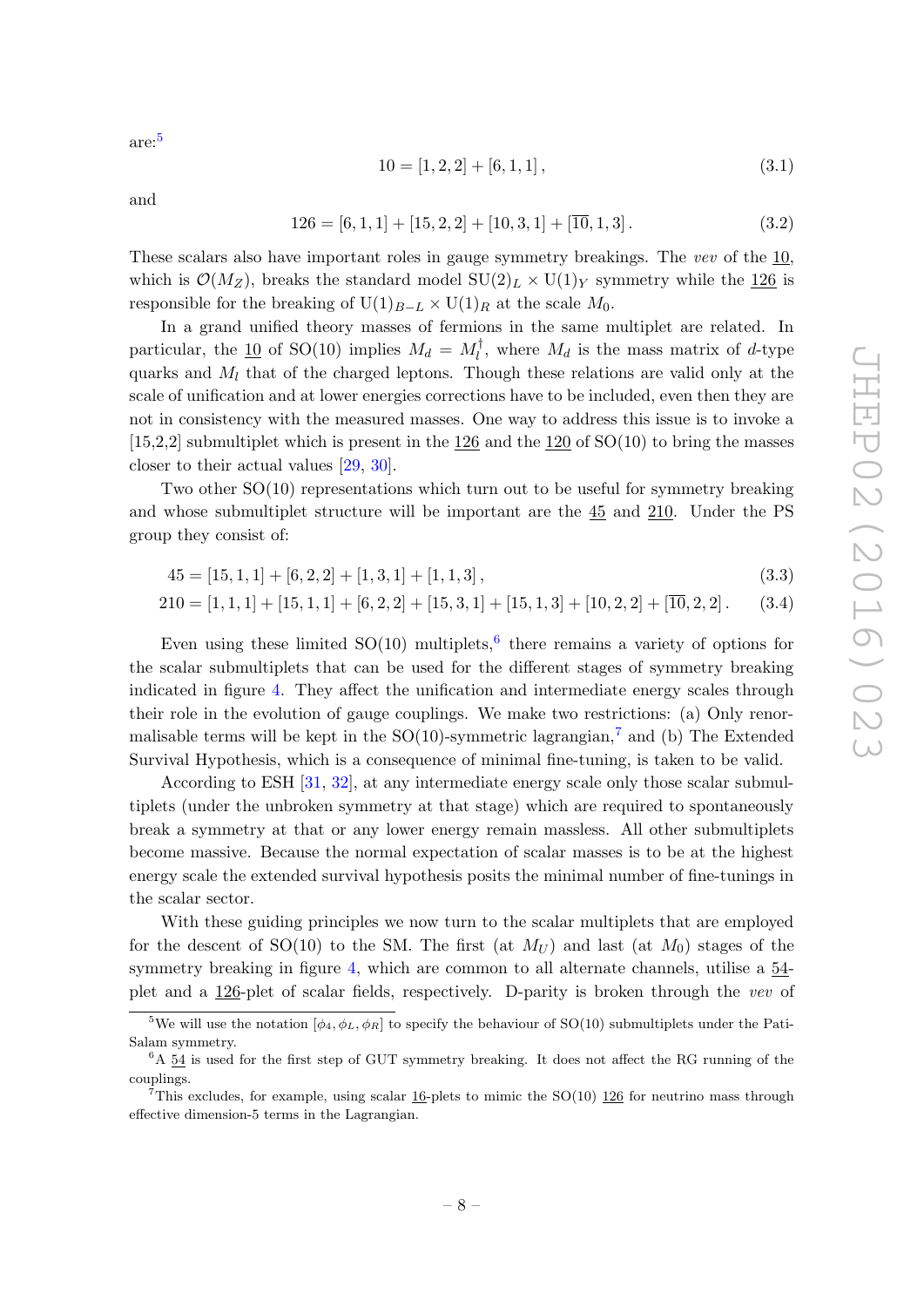D-odd scalars. There is a D-odd PS singlet in the 210 of SO(10) which can be utilised for the DCR or DRC symmetry-breaking route. For the CDR route a D-odd LRS model singlet in the  $[15,1,1]$  of  $45$  is useful.

#### <span id="page-9-0"></span>3.3 Renormalisation group equations

The one-loop RG evolution for the coupling  $\alpha^g(\mu)$  corresponding to a gauge symmetry g can be written as:

<span id="page-9-2"></span>
$$
\frac{1}{\alpha^g(\mu_i)} = \frac{1}{\alpha^g(\mu_j)} + \frac{b_{ji}^g}{2\pi} \ln\left(\frac{\mu_j}{\mu_i}\right). \tag{3.5}
$$

 $b_{ji}^g$  is the coefficient of the  $\beta$ -function between the scales  $\mu_i$  and  $\mu_j$ :

$$
b^g = -\frac{11}{3}N_g + \frac{2}{3}\sum_F T(F_g)d(F_{g'})n_G + \frac{1}{6}\sum_S \delta_S T(S_g)d(S_{g'}),\tag{3.6}
$$

where the three terms are contributions from gauge bosons, chiral fermions, and scalars respectively.  $N_q$  is the quadratic Casimir corresponding to the particular symmetry group g,  $N_g$  is 0 for U(1) and N for SU(N).  $T(F_g)$  and  $d(F_g)$  are the index and the dimension of the representation of the chiral fermion multiplet  $F$  under the group  $g$  and the sum is over all fermion multiplets of one generation.  $n<sub>G</sub>$  is the number of fermion generations, 3 in our case. Similarly  $T(S_q)$  and  $d(S_q)$  are the index and the dimension of the representation  $S_q$  of the scalar S under g.  $\delta_S$  takes the value 1 or 2 depending on whether the scalar representation is real or complex.

It is worth noting that  $b^g$  is positive for U(1) subgroups and negative for SU(n). Therefore,  $U(1)$  couplings grow with increasing energy while  $SU(n)$  couplings decrease.

For ease of use, we will rewrite eq.  $(3.5)$  as:

$$
w_i^g = w_j^g + \frac{1}{2\pi} b_{ji}^g \Delta_{ji} , \qquad (3.7)
$$

where  $w_i^g \equiv \frac{1}{\alpha^g(\mu_i)}$  and  $\Delta_{ji} \equiv \ln\left(\frac{\mu_j}{\mu_i}\right)$  $\overline{\mu_i}$ .

If the symmetry g is broken to  $g'$  at the scale  $\mu_i$  then the coupling constant matching condition is simply  $w_i^g = w_i^{g'}$  $\frac{g}{i}$  unless two groups combine to yield a residual symmetry. As an example of the latter, for  $U(1)_Y$  of the standard model, resulting from a linear combination of  $U(1)<sub>R</sub>$  and  $U(1)<sub>B−L</sub>$  at the scale  $M_0$ , one has:

<span id="page-9-4"></span>
$$
w_0^Y = \frac{3}{5} w_0^R + \frac{2}{5} w_0^{B-L} . \tag{3.8}
$$

Matching all the couplings at the boundaries and imposing the unification condition one arrives at three equations:

<span id="page-9-3"></span>
$$
w_Z^3 = w_U + \frac{1}{2\pi} \sum_i b_{i,i-1}^C \Delta_{i,i-1},
$$

<span id="page-9-1"></span><sup>8</sup>Contributions from large scalar multiplets can make the beta-function positive. This does happen for  $SU(2)_R$  in the example we discuss later.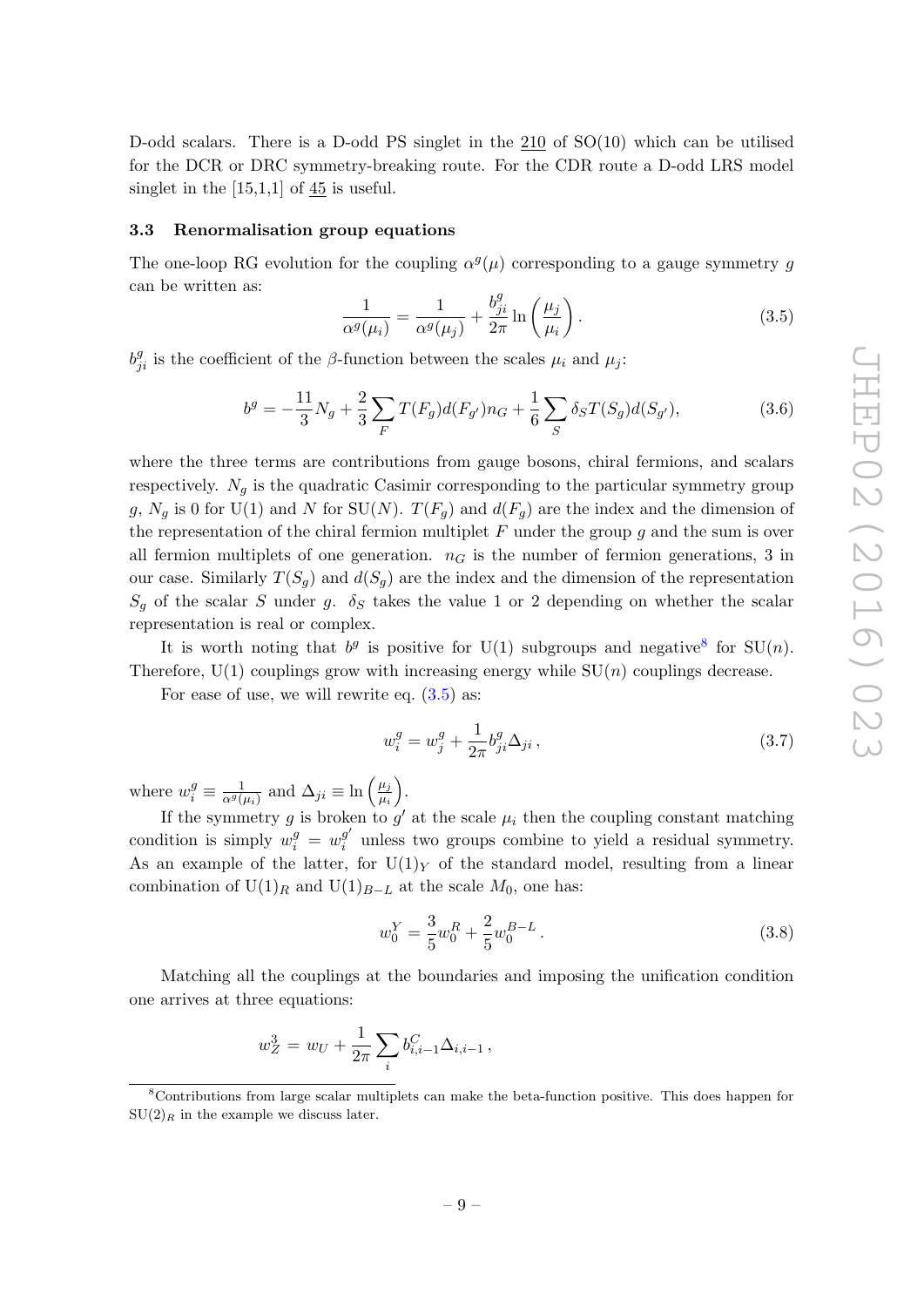$$
w_Z^{2L} = w_U + \frac{1}{2\pi} \sum_i b_{i,i-1}^{2L} \Delta_{i,i-1},
$$
  
\n
$$
w_Z^Y = w_U + \frac{3}{5} \frac{1}{2\pi} \sum_i b_{i,i-1}^{1R} \Delta_{i,i-1} + \frac{2}{5} \frac{1}{2\pi} \sum_i b_{i,i-1}^{B-L} \Delta_{i,i-1},
$$
\n(3.9)

where  $w_U$  is the reciprocal of the coupling strength at unification. i runs from the unification scale to  $M_0$ . C stands for  $SU(3)_C$  or  $SU(4)_C$  depending on the energy scale  $\mu$ . Similarly, 1R (B − L) in the last equation represents  $U(1)_R$  or  $SU(2)_R$  ( $U(1)_{B-L}$  or  $SU(4)_C$ ).

The left-hand-sides of the three equations in [\(3.9\)](#page-9-3) are the inputs fixed by experiments. The equations are linear in  $w_U$  and  $\ln(\mu_i)$  — the logarithms of the mass-scales. There are  $2+m$  variables: m, the number of scales intermediate to  $M_U$  and  $M_Z$ ,  $w_U$ , the magnitude of the coupling at unification, and the GUT scale  $M_U$  itself. Thus, an SO(10) chain with one intermediate scale  $(m = 1)$  is a determined system while those with more steps are underdetermined.

#### <span id="page-10-0"></span>4 Low energy expectations from unification

In the LRS model the energy scales of symmetry breaking can be freely chosen to be consistent with the low energy data. Once embedded in GUTs one must also verify that such choices of intermediate scales are consistent with perturbative unification of the couplings at sub-Planck energies and check their implications for other symmetry-breaking scales. In this section we look at the restrictions imposed by coupling unification on  $\eta$  and the other left-right symmetric model parameters.

 $SO(10)$  can descend to the SM through a maximum of four intermediate stages (figure [4\)](#page-7-1). Such four-step symmetry breakings are underdetermined. Accordingly, one is permitted to choose the scale  $M_R$  in the TeV range, as required by the CMS data, and to check the consistency of the equations.  $M_0$  is always below  $M_R$  and thus keeping the latter at a few TeV sets the former to an even lower value.

#### <span id="page-10-1"></span>4.1 Pati-Salam partial unification

The PS symmetry with D-parity,  $\mathcal{G}_{422D}$ , is a common intermediate stage for all the SO(10) symmetry-breaking options. When D-parity is intact, this model has two-independent couplings, namely,  $g_{4C}$  and  $g_{2L} = g_{2R} = g_2$ , which achieve equality at the grand unification scale  $M_U$ . In the DCR route the Pati-Salam  $\mathcal{G}_{422}$  survives at the next step but D-parity no longer holds. In contrast, for the CDR chain the PS symmetry is broken before D-parity. Needless to say, so long as D-parity remains unbroken  $\eta = 1$ .

In Pati-Salam partial unification one has a set of three equations similar to eq. [\(3.9\)](#page-9-3) sans the constraint of grand unification. In place of an inverse GUT coupling  $w_U$  one gets two separate couplings —  $w_C^4$  (=  $w_C^{B-L} = w_C^3$ ) at  $M_C$  and  $w_D^2$  (=  $w_D^{2R} = w_D^{2L}$ ) at  $M_D$ . Thus, the two variables — the GUT coupling and the GUT scale — are replaced by the  $SU(4)_C$  unification coupling and a D-parity symmetric  $SU(2)$  coupling. In the following sections we will look at the results that arise from RG evolution for both PS partial unification and SO(10) grand unification.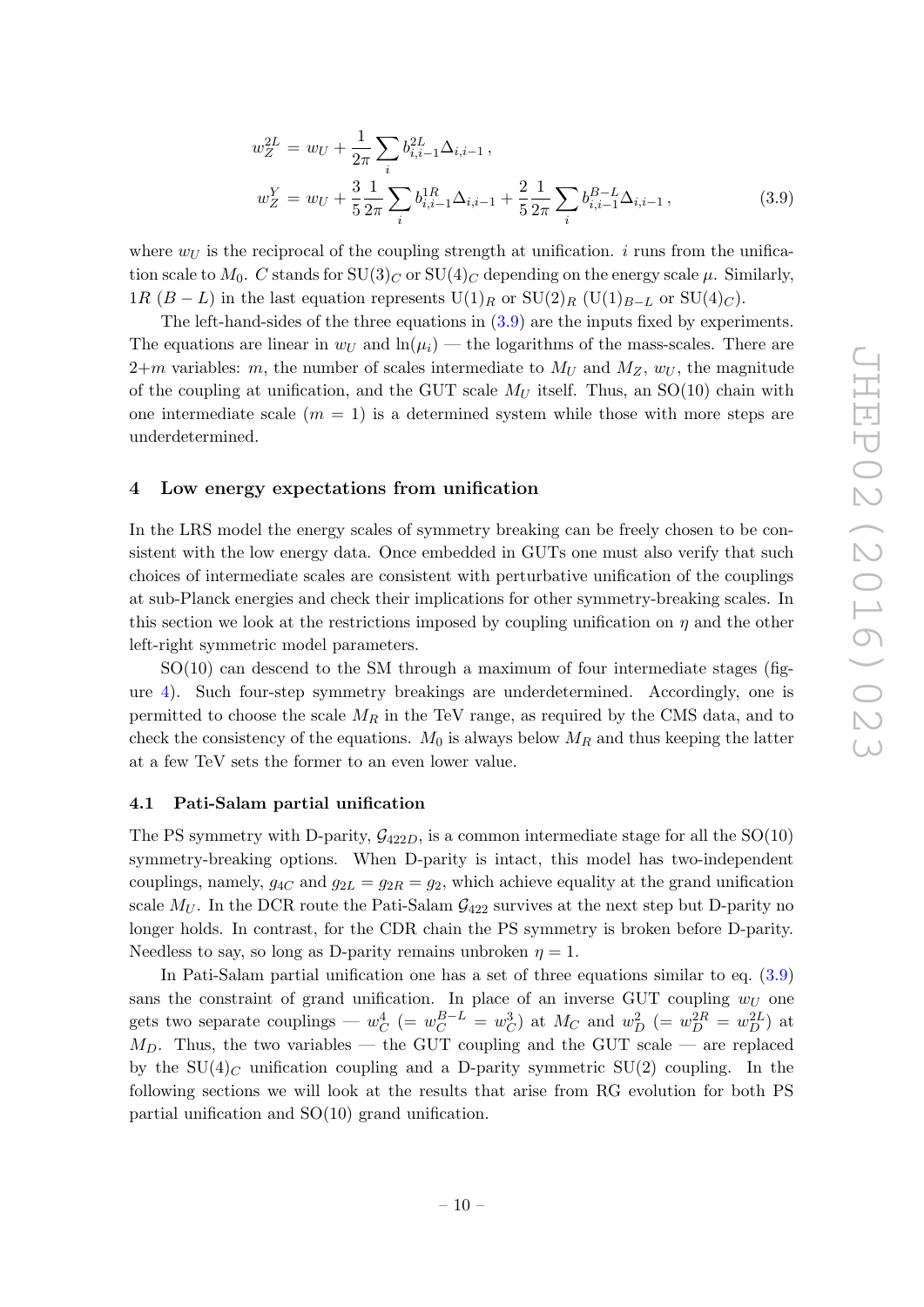#### <span id="page-11-0"></span>4.2 Left-right symmetry and unification

The scalar field contributions to gauge coupling evolution play a significant role in achieving coupling unification while keeping a low  $M_R$ . This has led to a plethora of models where scalar fields have been incorporated in the theory solely for this purpose. This is not the path that we choose. Indeed, the scalar fields which we do include become indispensible in some cases. For example, a subcase which one might imagine from figure [4](#page-7-1) will have  $M_R = M_0$ . The one-step symmetry breaking of  $\mathcal{G}_{3122} \rightarrow \mathcal{G}_{321}$  can be realized through the vev of just a  $[\overline{10}, 1, 3] \subset 126$ , dispensing off the submultiplet which breaks  $SU(2)_R \to U(1)_R$ . However, without this latter contribution the coupling constants no longer unify. So,  $M_R =$  $M_0 \sim \mathcal{O}(\text{TeV})$  cannot be accommodated without at least the scalar multiplets that we keep.

As mentioned earlier, the three key ingredients in interpreting the CMS result are the ratio between the left- and right-handed gauge couplings,  $\eta$ , the Majorana mass of the right-handed electron neutrino,  $M_{N_e}$ , and the right-handed leptonic mixing  $V_{N_l}$ . The Majorana mass of the right-handed neutrino of the l-th flavour, in the TeV range, is obtained through the Yukawa coupling  $Y_{126}^l$ . The mass is proportional to the  $\Delta L = 2$ vev,  $v_{126}$ , of the  $(1, -2, 1, 1) \subset [\overline{10}, 1, 3] \subset \underline{126}$ . The latter also breaks the  $\mathcal{G}_{3121}$  symmetry. Hence, one has  $M_{N_l} \sim (Y_{126}^l/g_{B-L})M_0$ . The Yukawa coupling,  $Y_{126}^l$ , can be chosen to obtain a desired value of  $M_{N_l}$  without affecting other physics. Thus the choice of  $r = M_N/M_{W_R}$ is decoupled from the analysis of coupling unification.

The mixing in the right-handed lepton sector —  $V_{N_l l}$  — is the second relevant quantity in this analysis. It is determined by the generation structure of the Yukawa matrix. Since this does not affect the evolution of couplings, which is the focus, our analysis does not impose any restriction on the choice of this mixing.

The relative strength of the right-handed coupling  $vis-\hat{a}-vis$  the left-handed one at the  $SU(2)_R$ -breaking scale —  $\eta = \frac{g_R}{g_L}$  — is, however, intimately related to the RG running of the gauge couplings.

$$
w_R^{2R} = \frac{1}{\eta^2} w_R^{2L} \,. \tag{4.1}
$$

The magnitude of  $\eta$  will vary for symmetry-breaking chains depending on the scalar content of the theory and the energy scales at which different symmetries break. Nonetheless, the minimum value that can be attained by  $\eta$  is almost independent of the way in which  $SO(10)$ or  $\mathcal{G}_{PS}$  descends to the standard model, as we now discuss. Firstly the requirement that  $M_R$  is  $\mathcal{O}(\text{TeV})$  and  $M_0$  even lower, keeps them close to each other and the two are not too far from  $M_Z$  either. The other feature, noted earlier, is that  $U(1)$  couplings increase as the energy scale  $\mu$  increases while  $SU(n)$  couplings do the opposite.

One starts from eq.  $(3.8)$  which relates the U(1) couplings when the symmetry breaking  $\mathcal{G}_{3121} \rightarrow \mathcal{G}_{321}$  occurs at  $M_0$ . Obviously,

<span id="page-11-1"></span>
$$
w_0^{1R} > w_R^{1R} = w_R^{2R} = \left(\frac{1}{\eta^2}\right)w_R^{2L},\tag{4.2}
$$

and from  $w_C^{B-L} = w_C^{3C}$ 

<span id="page-11-2"></span>
$$
w_0^{B-L} > w_R^{B-L} > w_R^{3C}.
$$
\n(4.3)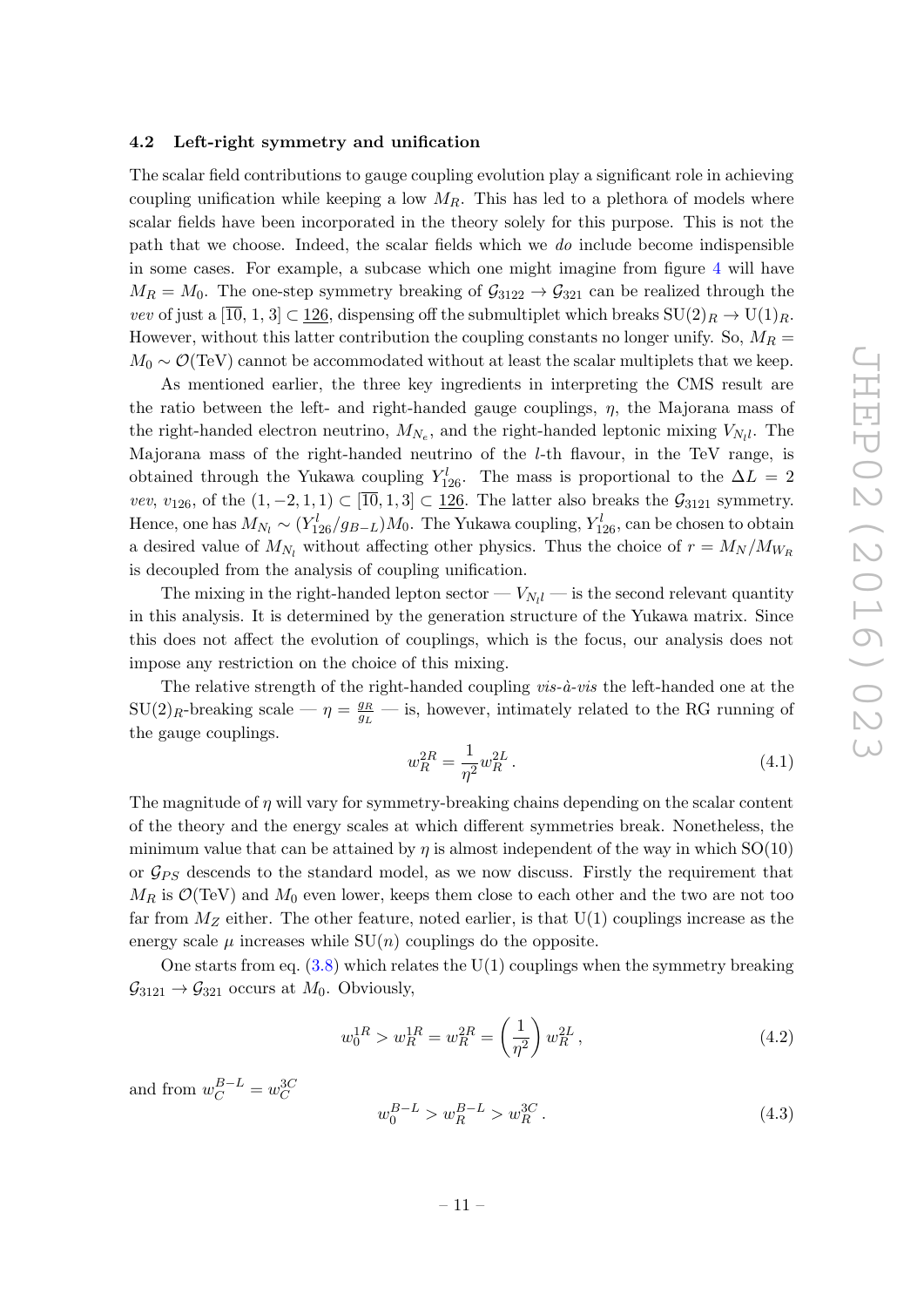From eq.  $(3.8)$  together with eqs.  $(4.2)$  and  $(4.3)$  one has

$$
\eta^2 > \frac{3w_R^{2L}}{5w_0^Y - 2w_R^{3C}} \simeq \frac{3w_0^{2L}}{5w_0^Y - 2w_0^{3C}}.
$$
\n(4.4)

The inequality in the first step in eq. [\(4.2\)](#page-11-1) is due to the evolution of  $w^{1R}$  from  $M_0$ to  $M_R$ . Since these two energy scales are both in the TeV range this effect is not large. A similar reasoning is also valid for the first inequality in eq. [\(4.3\)](#page-11-2) but the second could be much more substantial. Using the current values of the low energy couplings<sup>[9](#page-12-3)</sup> and extrapolating them to  $\mu = M_0$  one gets

<span id="page-12-4"></span>
$$
\eta_{\min} \sim 0.59 \,. \tag{4.5}
$$

We stress that eq.  $(4.5)$  is an artefact of the LRS model so long as there is a merging of the  $U(1)_{B-L}$  with  $SU(3)_C$ , and so is valid for both PS (partial) and SO(10) (grand) unification. However, this is a limit in principle, accomplishing it will depend on the details of symmetry breaking and the scalar content of the theory. We have previously seen that if  $r = 0.5$  the CMS result is compatible with the LRS model for S as low as  $\sim 0.25$ . From the preceding discussion we see that S lower than  $\sim 0.59$  cannot be attained by  $\eta$  alone.

## <span id="page-12-0"></span>5 The three routes of SO(10) symmetry breaking

In this section we consider one by one the three routes depicted in figure  $4$  by which  $SO(10)$ can descend to the SM. We focus on the scalar fields that are required and the intermediate energy scales involved. We use one-loop renormalisation group equations here but have checked that two-loop effects — on which we comment later on — do not change the results drastically. Since the equations are usually underdetermined, motivated by the CMS data, we will keep  $4 \text{ TeV} \leq M_R \leq 10 \text{ TeV}$  and  $1 \text{ TeV} \leq M_0 \leq 4 \text{ TeV}$  for the chains of descent.

#### <span id="page-12-1"></span>5.1 The DRC route

Restricting  $M_R$  to the TeV range automatically eliminates the DRC route (Blue dotted in figure [4\)](#page-7-1) – SU(4)<sub>C</sub> breaking after  $M_R$  – because then the leptoquark gauge bosons of  $SU(4)_C$  achieve a mass of the TeV order. Light leptoquarks below 10<sup>6</sup> GeV are forbidden from rare decays of strange mesons, such as  $K_L \rightarrow \mu e$  [\[2,](#page-21-2) [34,](#page-22-16) [35\]](#page-22-17). The DRC route of symmetry breaking is thus not compatible with the CMS result.

## <span id="page-12-2"></span>5.2 The CDR route

With all intermediate stages distinct, for this route (Green dashed in figure [4\)](#page-7-1) one has:

$$
\text{SO}(10) \xrightarrow[54]{M_U} \mathcal{G}_{422D} \xrightarrow[210]{M_C} \mathcal{G}_{3122D} \xrightarrow[210]{M_D} \mathcal{G}_{3122} \xrightarrow[210]{M_R} \mathcal{G}_{3121} \xrightarrow[126]{M_0} \mathcal{G}_{321} . \tag{5.1}
$$

The scalar submultiplets responsible for the symmetry breaking are shown in table [2.](#page-13-0) An alternative to the above would be to break  $\mathcal{G}_{3122} \rightarrow \mathcal{G}_{3121}$  using a [1,1,3] ⊂ 45 in place of the  $[15, 1, 3] \subset 210$ . We also comment about this option.

<span id="page-12-3"></span><sup>&</sup>lt;sup>9</sup>We use  $\alpha_3 = 0.1185(6)$ ,  $\sin^2 \theta_W = 0.23126(5)$ , and  $\alpha = 1/127.916$  at  $\mu = M_Z$  [\[33\]](#page-22-18).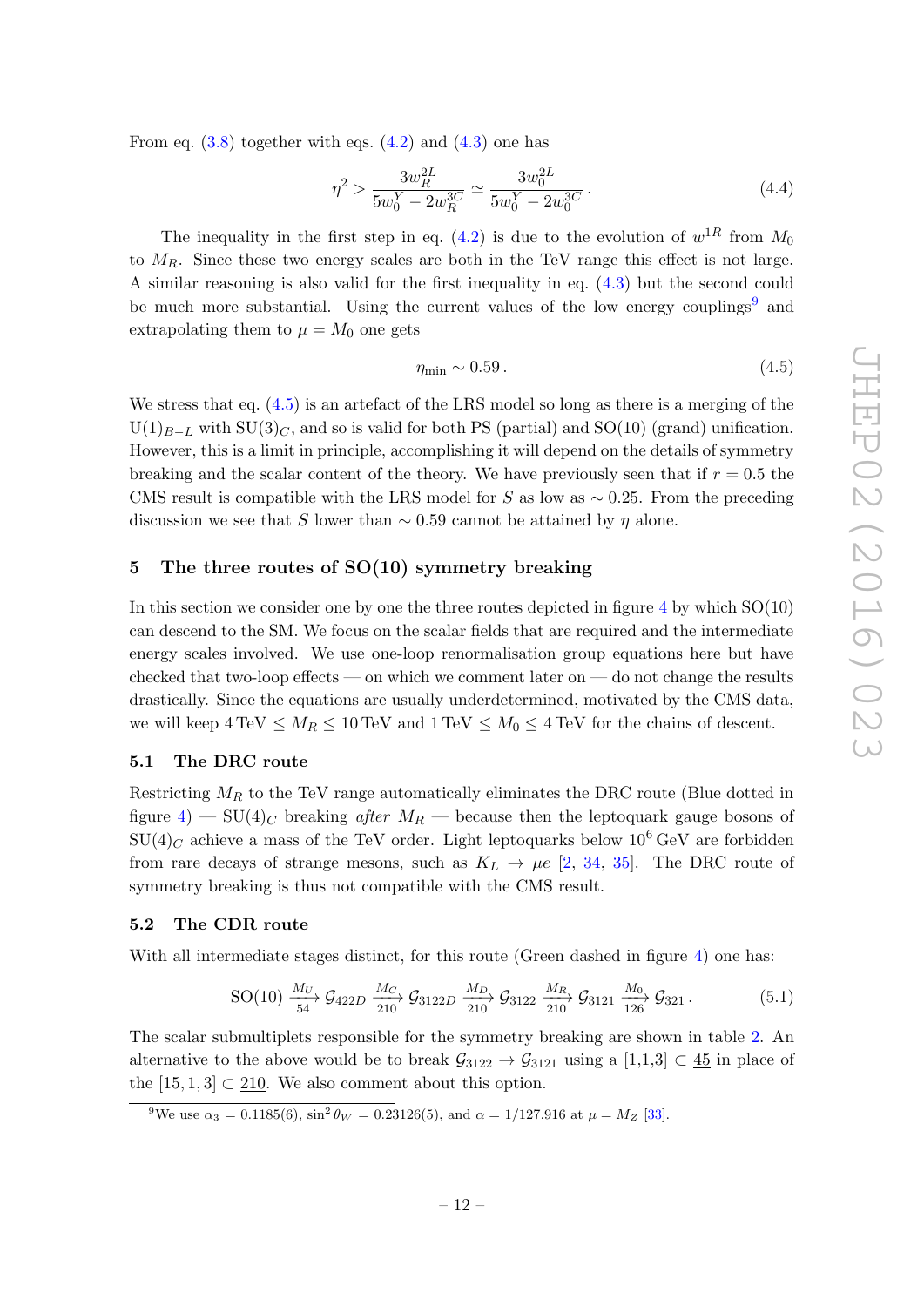| SO(10) | Symmetry                                             | Scalars contributing to RG |                           |                           |                           |                           |  |
|--------|------------------------------------------------------|----------------------------|---------------------------|---------------------------|---------------------------|---------------------------|--|
| repn.  | breaking                                             | $M_Z \leftrightarrow M_0$  | $M_0 \leftrightarrow M_R$ | $M_R \leftrightarrow M_D$ | $M_D \leftrightarrow M_C$ | $M_C \leftrightarrow M_U$ |  |
|        |                                                      | $\mathcal{G}_{321}$        | $\mathcal{G}_{3121}$      | $\mathcal{G}_{3122}$      | $\mathcal{G}_{3122D}$     | $\mathcal{G}_{422D}$      |  |
| 10     | $\mathcal{G}_{321} \rightarrow EM$                   | $(1,2,\pm 1)$              | $(1,0,2,\pm \frac{1}{2})$ | (1,0,2,2)                 | $(1,0,2,2)_{+}$           | $[1,2,2]_+$               |  |
|        |                                                      |                            |                           |                           |                           |                           |  |
| 126    | $\mathcal{G}_{3121} \rightarrow \mathcal{G}_{321}$   |                            | $(1,-2,1,1)$              | $(1,-2,1,3)$              | $(1,-2,1,3)_{+}$          | $[\overline{10},1,3]_+$   |  |
|        |                                                      |                            |                           |                           | $(1,2,3,1)_+$             | $[10,3,1]_{+}$            |  |
|        |                                                      |                            |                           |                           |                           |                           |  |
| 210    | $\mathcal{G}_{3122} \rightarrow \mathcal{G}_{3121}$  |                            |                           | (1,0,1,3)                 | $(1,0,1,3)_{+}$           | $[15,1,3]_{+}$            |  |
|        |                                                      |                            |                           |                           | $(1,0,3,1)_{+}$           | $[15,3,1]_{+}$            |  |
|        |                                                      |                            |                           |                           |                           |                           |  |
| 210    | $\mathcal{G}_{3122D} \rightarrow \mathcal{G}_{3122}$ |                            |                           |                           | (1,0,1,1)                 | [1,1,1]                   |  |
|        |                                                      |                            |                           |                           |                           |                           |  |
| 210    | $\mathcal{G}_{422D} \rightarrow \mathcal{G}_{3122D}$ |                            |                           |                           |                           | $[15,1,1]_{+}$            |  |

<span id="page-13-0"></span>**Table 2.** Scalar fields considered when the ordering of symmetry-breaking scales is  $M_C \geq M_D \geq$  $M_R$ . The submultiplets contributing to the RG evolution at different stages according to the ESH are shown. D-parity  $(\pm)$  is indicated as a subscript.

In order to proceed with an elaboration of the consequences associated with this route it is helpful to list the one-loop beta-function coefficients for the stages  $M_R \leftrightarrow M_D$  and  $M_D \leftrightarrow M_C$ . Including the contributions from the scalars in table [2,](#page-13-0) fermions, and gauge bosons one finds from eq. [\(3.5\)](#page-9-2)

$$
b_{DR}^3 = -7, \t b_{DR}^{B-L} = \frac{11}{2}, \t b_{DR}^{2L} = -3, \t b_{DR}^{2R} = -2, \n b_{CD}^3 = -7, \t b_{CD}^{B-L} = 7, \t b_{CD}^{2L} = -2, \t b_{CD}^{2R} = -2.
$$
\n(5.2)

The  $SU(2)_L$  and  $SU(2)_R$  couplings evolve from  $M_R$  to become equal at  $M_D$ . This requires  $(\Delta_{AB} = \ln \frac{M_A}{M_B})$ :

<span id="page-13-3"></span><span id="page-13-1"></span>
$$
w_R^{2L} - w_R^{2R} = \frac{1}{2\pi} \left\{ (b_{DR}^{2L} - b_{DR}^{2R}) \Delta_{DR} \right\} \,. \tag{5.3}
$$

Similarly the SU(3)<sub>C</sub> and U(1)<sub>B−L</sub> couplings become equal at  $M_C$ , i.e.,

<span id="page-13-2"></span>
$$
w_R^3 - w_R^{B-L} = \frac{1}{2\pi} \left\{ (b_{DR}^3 - b_{DR}^{B-L})\Delta_{DR} + (b_{CD}^3 - b_{CD}^{B-L})\Delta_{CD} \right\}.
$$
 (5.4)

The left-hand-sides of eqs. [\(5.3\)](#page-13-1) and [\(5.4\)](#page-13-2) are given in terms of the various couplings at  $M_R$ . Since  $M_R \sim \mathcal{O}(\text{TeV})$  and the RG evolution is logarithmic in energy it is not a bad approximation to assume that they do not change significantly from  $M_Z$  to  $M_R$ , i.e.,  $w_R^i \simeq$  $w_O^i \simeq w_Z^i$ . Then recalling eq. [\(3.8\)](#page-9-4) which relates  $w_0^Y$  with  $w_0^R$  and  $w_0^{B-L}$  one can obtain:

<span id="page-13-4"></span>
$$
3w_Z^{2L} + 2w_Z^3 - 5w_Z^Y \simeq \frac{1}{2\pi} \left\{ \left[ 3(b_{DR}^{2L} - b_{DR}^{2R}) + 2(b_{DR}^3 - b_{DR}^{B-L}) \right] \Delta_{DR} + 2(b_{CD}^3 - b_{CD}^{B-L}) \Delta_{CD} \right\}.
$$
 (5.5)

Using the beta-function coefficients from eq.  $(5.2)$ , one can reexpress eq.  $(5.5)$  as:

<span id="page-13-5"></span>
$$
3w_Z^{2L} + 2w_Z^3 - 5w_Z^Y \simeq \frac{1}{2\pi} \left\{ 28 \ \Delta_{CR} \right\} \,. \tag{5.6}
$$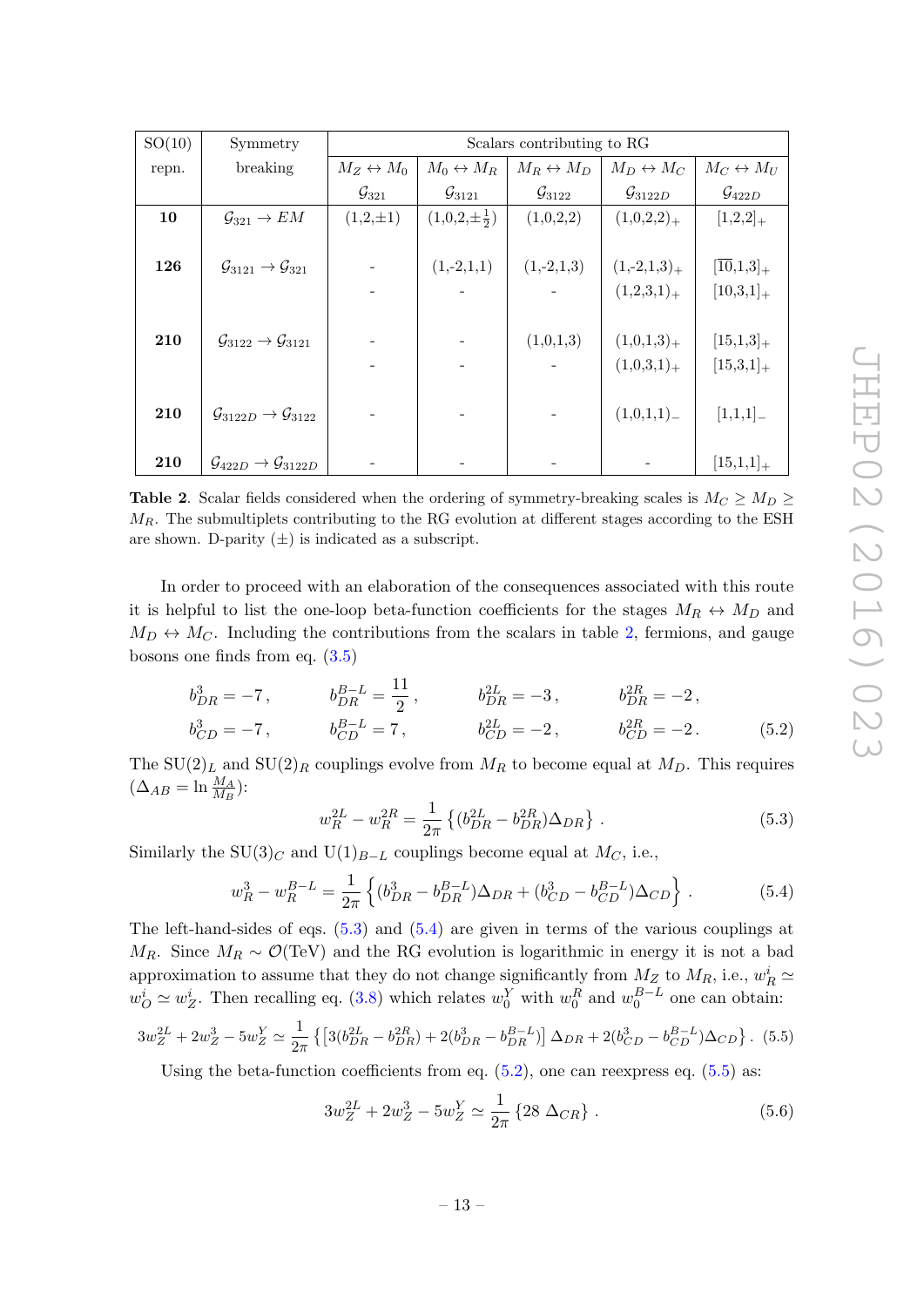| SO(10) | Symmetry                                            | Scalars contributing to RG |                           |                           |                           |                           |  |
|--------|-----------------------------------------------------|----------------------------|---------------------------|---------------------------|---------------------------|---------------------------|--|
| repn.  | breaking                                            |                            | $M_0 \leftrightarrow M_R$ | $M_R \leftrightarrow M_C$ | $M_C \leftrightarrow M_D$ | $M_D \leftrightarrow M_U$ |  |
|        |                                                     | $\mathcal{G}_{321}$        | $\mathcal{G}_{3121}$      | $\mathcal{G}_{3122}$      | $\mathcal{G}_{422}$       | $\mathcal{G}_{422D}$      |  |
| 10     | $\mathcal{G}_{321} \rightarrow EM$                  | $(1,2,\pm 1)$              | $(1,0,2,\pm \frac{1}{2})$ | (1,0,2,2)                 | [1,2,2]                   | $[1,2,2]_+$               |  |
|        |                                                     |                            |                           |                           |                           |                           |  |
| 126    | $\mathcal{G}_{3121} \rightarrow \mathcal{G}_{321}$  |                            | $(1,-2,1,1)$              | $(1,-2,1,3)$              | [10,1,3]                  | $[\overline{10},1,3]_+$   |  |
|        |                                                     |                            |                           |                           |                           | $[10,3,1]_{+}$            |  |
|        |                                                     |                            |                           |                           |                           |                           |  |
| 210    | $\mathcal{G}_{3122} \rightarrow \mathcal{G}_{3121}$ |                            |                           | (1,0,1,3)                 | [15, 1, 3]                | $[15,1,3]_{+}$            |  |
|        |                                                     |                            |                           |                           |                           | $[15,3,1]_{+}$            |  |
|        |                                                     |                            |                           |                           |                           |                           |  |
| 210    | $\mathcal{G}_{422} \rightarrow \mathcal{G}_{3122}$  |                            |                           |                           | [15,1,1]                  | $[15,1,1]_{+}$            |  |
|        |                                                     |                            |                           |                           |                           |                           |  |
| 210    | $\mathcal{G}_{422D} \rightarrow \mathcal{G}_{422}$  |                            |                           |                           |                           | [1,1,1]                   |  |

<span id="page-14-1"></span>**Table 3.** Scalar fields considered when the ordering of symmetry-breaking scales is  $M_D \geq M_C \geq$  $M_R$ . The submultiplets contributing to the RG evolution at different stages according to the ESH are shown. D-parity  $(\pm)$  is indicated as a subscript.

Notice that  $M_D$  has dropped out. Further, the low energy values of  $\alpha, \alpha_s$  and  $\sin^2 \theta_W$  [\[33\]](#page-22-18) then imply  $M_C \sim 10^{18} M_R$ , i.e., way beyond the Planck scale. The low energy SM paramters are now quite well-measured and offer no escape route from this impasse. Two-loop contributions also do not change the situation drastically. We have checked that if one breaks  $\mathcal{G}_{3122} \rightarrow \mathcal{G}_{3121}$  through a  $[1,1,3] \subset \underline{45}$  rather than the  $[15,1,3] \subset \underline{210}$  (see table [2\)](#page-13-0), the change is in the evolution of the couplings in the  $M_C \leftrightarrow M_U$  sector which does not affect this conclusion.

The above analysis does not resort to the constraint of grand unification at all. The results hold for PS partial unification as well. So, the CDR route of descent also has to be abandoned for  $M_R \sim \mathcal{O}(\text{TeV})$ .

## <span id="page-14-0"></span>5.3 The DCR route

After having eliminated the other alternatives, the only remaining route of descent has the mass ordering  $M_D \geq M_C \geq M_R$  (Red solid in figure [4\)](#page-7-1). Keeping all possible intermediate stages separate from each other this corresponds to:

<span id="page-14-2"></span>
$$
\text{SO}(10) \xrightarrow[54]{M_U} \mathcal{G}_{422D} \xrightarrow[210]{M_D} \mathcal{G}_{422} \xrightarrow[210]{M_C} \mathcal{G}_{3122} \xrightarrow[210]{M_R} \mathcal{G}_{3121} \xrightarrow[126]{M_0} \mathcal{G}_{321} . \tag{5.7}
$$

In the above we have indicated the  $SO(10)$  multiplets which contribute to symmetry breaking at every stage. The scalar submultiplets which contribute to the RG equations as dictated by ESH are shown in table [3.](#page-14-1) There is, however, an alternative which relies on a  $45$  of SO(10) whose contents under the Pati-Salam group are given in eq. [\(3.3\)](#page-8-3). SU(2)<sub>R</sub> can be broken by the  $(1,0,1,3) \subset [1,1,3] \subset 45$  replacing the  $[15,1,3] \subset 210$ . In fact, the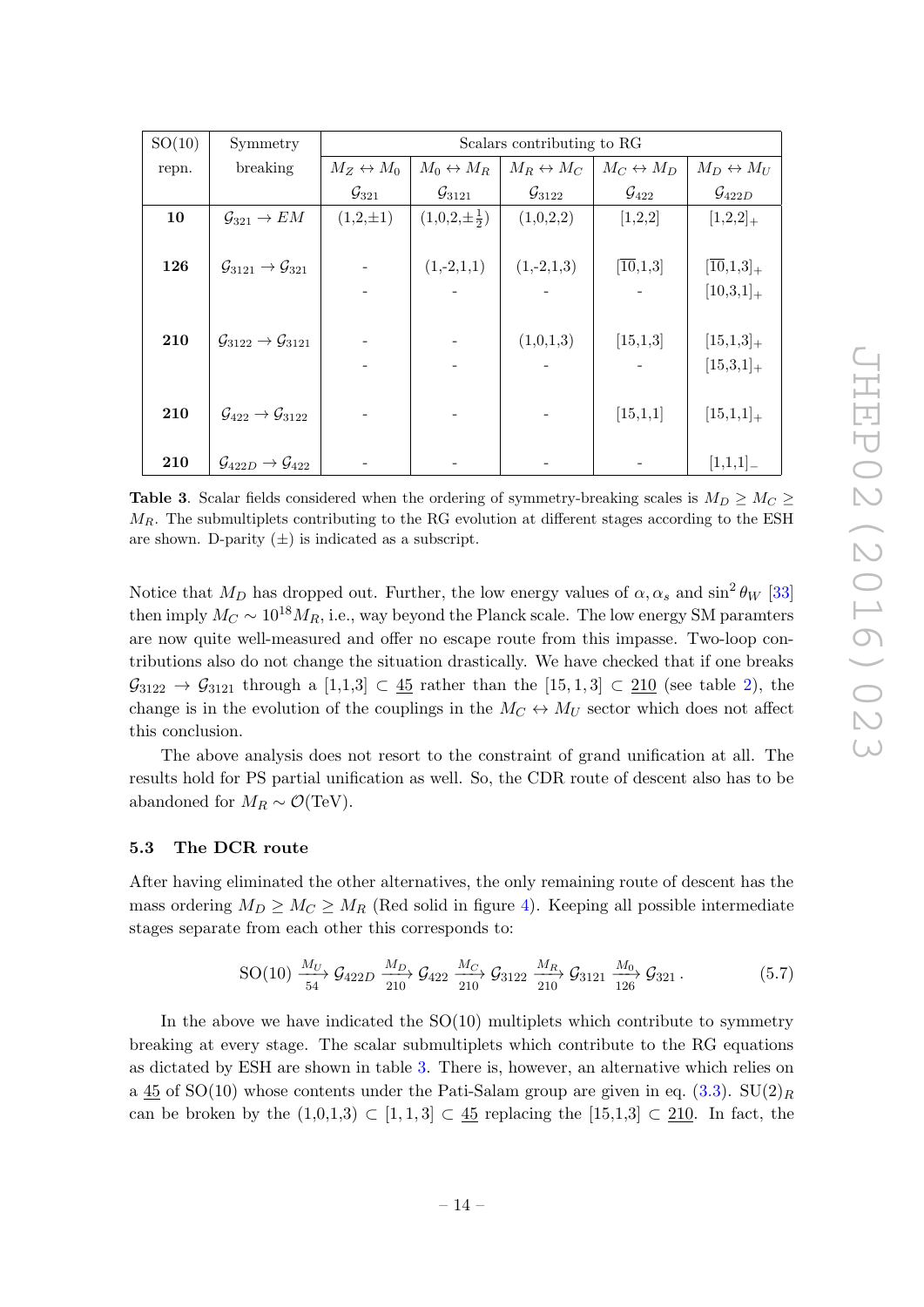$SU(4)_C$  breaking [15,1,1] is also present in the 45. However, one cannot entirely dispense with the 210 because the  $[1,1,1]$ <sub>−</sub> in it has no analog in the 45.

Denoting by  $h_D, h_C, h_R$  the SO(10) scalar multiplets responsible for the breaking of D-Parity,  $SU(4)_C$ , and  $SU(2)_R$  respectively, we therefore have the following alternatives:  $\{h_D, h_C, h_R\}$  can be  $\{210,45,45\}$ ,  $\{210,45,210\}$ ,  $\{210,210,45\}$  and  $\{210,210,210\}$ . Of these, the first employs the lowest dimensional scalar multiplets required to break symmetries at each scale while the last one uses the least number of  $SO(10)$  scalar multiplets. Using 45 or 210 for  $h<sub>C</sub>$  makes no difference in the physics since in both cases a [15,1,1] Pati-Salam submultiplet is used. The distinction is relevant only in the choice of  $h_R$ .

The one-loop beta-function coefficients for the couplings in the  $M_R \leftrightarrow M_C$  and  $M_C \leftrightarrow$  $M_D$  energy ranges obtained using eq.  $(3.5)$  and the scalars in table [3](#page-14-1) are:

$$
b_{CR}^{3} = -7, \t b_{CR}^{B-L} = \frac{11}{2}, \t b_{CR}^{2L} = -3, \t b_{CR}^{2R} = -2, \n b_{DC}^{4} = -5, \t b_{DC}^{3L} = -3, \t b_{DC}^{2R} = \frac{26}{3}.
$$
\n
$$
(5.8)
$$

The SU(3)<sub>C</sub> and U(1)<sub>B−L</sub> couplings evolve to become equal at M<sub>C</sub>. Thus

<span id="page-15-3"></span><span id="page-15-0"></span>
$$
w_R^3 - w_R^{B-L} = \frac{1}{2\pi} \left\{ (b_{CR}^3 - b_{CR}^{B-L}) \Delta_{CR} \right\}.
$$
 (5.9)

Matching of the  $SU(2)<sub>L</sub>$  and  $SU(2)<sub>R</sub>$  couplings at  $M<sub>D</sub>$  implies:

<span id="page-15-1"></span>
$$
w_R^{2L} - w_R^{2R} = \frac{1}{2\pi} \left\{ (b_{CR}^{2L} - b_{CR}^{2R})\Delta_{CR} + (b_{DC}^{2L} - b_{DC}^{2R})\Delta_{DC} \right\}.
$$
 (5.10)

As before, we use the approximation  $w_R^i \simeq w_Q^i \simeq w_Z^i$  and combine eqs. [\(5.9\)](#page-15-0) and [\(5.10\)](#page-15-1) to get:

<span id="page-15-2"></span>
$$
3w_Z^{2L} + 2w_Z^3 - 5w_Z^Y \simeq \frac{1}{2\pi} \left\{ \left[ 3(b_{CR}^{2L} - b_{CR}^{2R}) + 2(b_{CR}^3 - b_{CR}^{B-L}) \right] \Delta_{CR} + 3(b_{DC}^{2L} - b_{DC}^{2R}) \Delta_{DC} \right\}.
$$
 (5.11)

A special limit of the DCR route is when  $M_D = M_C$ , i.e.,  $\Delta_{DC} = \ln \frac{M_D}{M_C} = 0$ . In this limiting case there is no distinction between this route and the CDR one. Indeed, setting  $M_D = M_C$  in eq. [\(5.11\)](#page-15-2) and substituting the beta-function coefficients from eq. [\(5.8\)](#page-15-3) one exactly reproduces [\(5.6\)](#page-13-5) which places the solution in an unacceptable energy regime.

That one should nonetheless expect acceptable solutions can be surmised from the fact that eq.  $(5.11)$  implies

$$
\frac{d \ln M_C}{d \ln M_D} = \frac{3(b_{DC}^{2L} - b_{DC}^{2R})}{[3(b_{DC}^{2L} - b_{DC}^{2R} - b_{CR}^{2L} + b_{CR}^{2R}) - 2(b_{CR}^{2} - b_{CR}^{B-L})]}
$$
\n
$$
= 5, \qquad (5.12)
$$

where in the last step we have used eq.  $(5.8)$ . This indicates that  $M_C$  changes faster than  $M_D$  and so starting from the  $M_D = M_C$  limit solutions in the DCR route with the symmetry breaking scales below  $M_{\text{Planck}}$  are feasible. Replacing the  $210$  in  $h_R$  by a  $45$ reduces  $b_{DC}^{2R}$  so much that unification of couplings is no longer possible. In the next section we present the allowed soultions in detail.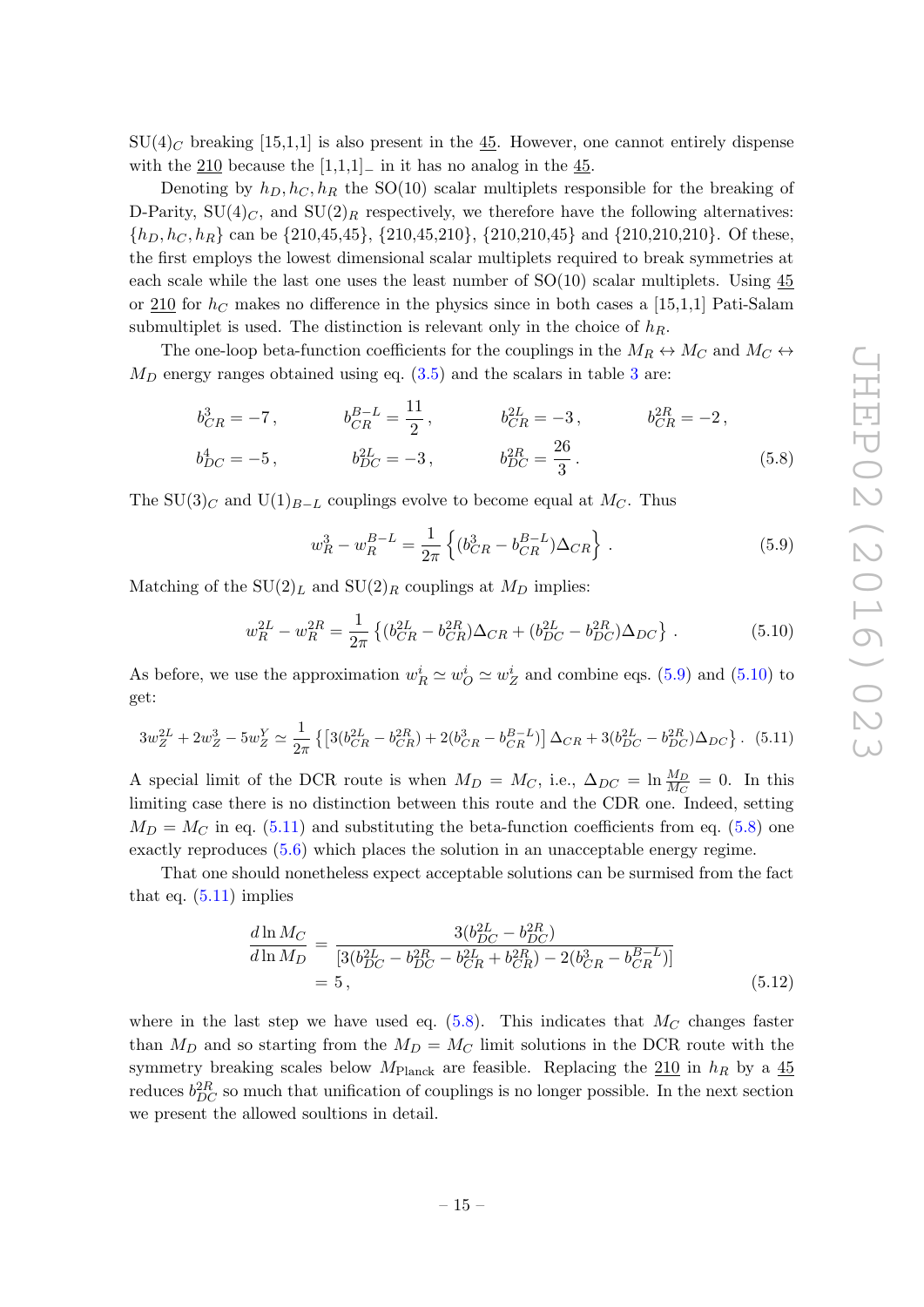# <span id="page-16-0"></span>6 SO(10) unification with  $M_R \sim \mathcal{O}(\text{TeV})$

In the previous section we have seen that of the three routes of symmetry breaking accessible to SO(10), DRC is trivially eliminated when the twin requirements  $M_R \sim \mathcal{O}(\text{TeV})$  and  $M_R > M_C$  are imposed. We also indicated that for the CDR route with the minimal scalar content and following the extended survival hypothesis the requirement  $M_R \sim \mathcal{O}(\text{TeV})$ implies  $M_C > M_{\text{Planck}}$ . The only route that can accommodate  $M_R \sim \mathcal{O}(\text{TeV})$  is DCR.

To simplify the discussion, in eq.  $(5.11)$  we have ignored the running of the couplings between  $M_Z$  and  $M_R$ . In obtaining the results presented in this section we have not used such an approximation. We have, however, not included the effect of mixing of  $U(1)_R \times U(1)_{B-L}$  under RG evolution from  $M_0$  to  $M_R$ . As these two scales are close to each other, both in the few TeV range, the impact of the mixing will not be large.

#### <span id="page-16-1"></span>6.1 Pati-Salam partial unification for the maximum-step case

The maximum-step symmetry-breaking DCR route has been given in eq. [\(5.7\)](#page-14-2). Before turning to SO(10) we briefly remark about Pati-Salam partial unification within this route. Because there are four steps of symmetry breaking this is an underdetermined system. For this work,  $M_R$  is restricted to be in the  $\mathcal{O}(\text{TeV})$  range. The scale  $M_C$  is taken as the other input in the analysis. At the one-loop level the results can be analytically calculated using the beta-function coefficients in eq.  $(5.8)$ . The steps can be identified from eqs.  $(5.10)$ and [\(5.11\)](#page-15-2). The latter determines  $M_D$  once  $M_C$  is chosen.  $\eta$  is then fixed using eq. [\(5.10\)](#page-15-1).

For example, for  $M_C = 10^6 \text{ GeV}$  one gets  $\eta = 0.63$  when  $M_R = 5 \text{ TeV}$ . Within the Pati-Salam model the upper limit of  $M_D$  is set by  $M_{\text{Planck}}$ . We find that in such a limit one has  $M_C = 10^{17.6}$  GeV and  $\eta = 0.87$  for  $M_R = 5$  TeV.

#### <span id="page-16-2"></span>6.2 Coupling unification for the maximum-step case

For SO(10) grand unification one must find the energy scale at which the common  $SU(2)_{L,R}$ coupling beyond  $M_D$  equals the SU(4)<sub>C</sub> coupling, i.e.,  $g_2 = g_{4C}$ . This limits the upper bound of  $M_C$  compared to the Pati-Salam partial unification.

In the left panel of figure [5](#page-17-1) we plot  $\eta$  as a function of  $M_C$ . In the inset is shown the behaviour of  $M_U$  and  $M_D$  as functions of  $M_C$ . Due to the unification constraint, the upper limits of  $M_C$ ,  $M_D$  and  $\eta$  all decrease from the respective values which were obtained in the PS case. The lowest value of  $\eta$  turns out to be ~ 0.63. Notice that a lower value of  $M_C$  is associated with a higher  $M_U$ , which must not exceed  $M_{\text{Planck}}$ .  $M_C$  is also bounded from below by the experimental limits on flavour-changing transitions such as  $K_L \rightarrow \mu e$ . It is this that determines the lowest admissible  $M_C$ , in general. From the inset it is seen that although  $M_U$ increases as  $M_C$  decreases, it remains below  $M_{\text{Planck}}$  so long as  $M_C > 10^6$  GeV. As  $M_C$  increases  $M_D$  increases as well and the point where it meets the decreasing  $M_U$  determines the upper limit of  $M_C$ . For every plot the ranges consistent with  $4 \text{ TeV} \leq M_R \leq 10 \text{ TeV}$  are between the two curves, the solid one indicating the  $M_R = 4 \text{ TeV}$  end. The results are almost insensitive to the choice of  $M_0$  between 1 TeV and  $M_R$ . Note that irrespective of the scale of  $SU(4)_C$  breaking,  $M_D$  always remains above 10<sup>16</sup> GeV. The unification coupling constant,  $w_U$ , varies between 38.4 and 47.6 and thus perturbativity remains valid throughout.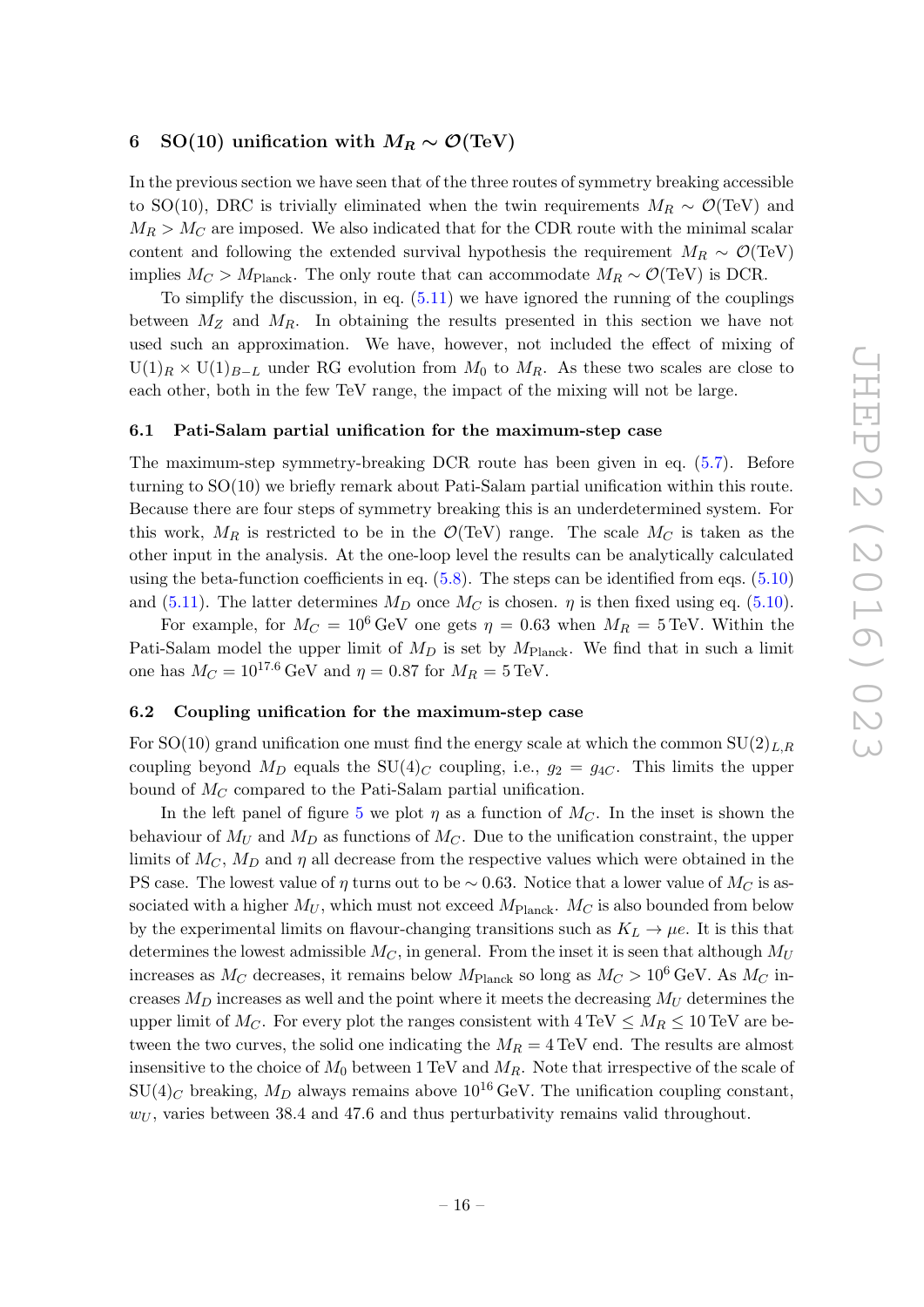

<span id="page-17-1"></span>Figure 5. Left:  $\eta$  is plotted as a function of  $M_C$  for the DCR chain. In the inset the behaviour of  $M_D$  and  $M_U$  are shown. The two curves in each case correspond to  $M_R = 4$  (solid) and 10 TeV (dashed). In both cases  $M_0 = 1 \text{ TeV}$  is taken. Right: behaviour of the gauge couplings for the DCR chain of SO(10) GUT with  $M_0 = 1 \text{ TeV}$ ,  $M_R = 5 \text{ TeV}$  and  $M_C = 10^{10} \text{ GeV}$ . The solid (dashed) lines correspond to one-loop (two-loop) evolution of couplings. The scalar fields are as in table [3.](#page-14-1)

The behaviour of the coupling constants as a function of the energy scale for a typical case of  $M_0 = 1 \text{ TeV}$ ,  $M_R = 5 \text{ TeV}$  and  $M_C = 10^{10} \text{ GeV}$  are shown (solid lines) in the right panel of figure [5.](#page-17-1) Note that due to the contributions of large scalar multiplets to the  $\beta$ functions the coupling  $g_{2R}$  grows beyond  $M_C$ . Although this chain is suited to our needs, the unification scale is close to the Planck scale for  $M_R \sim \mathcal{O}(\text{TeV})$ . Thus, if  $M_{W_R} \sim \mathcal{O}(\text{TeV})$ then it is unlikely that ongoing proton decay experiments [\[36\]](#page-23-0) will observe a signal. This is a consequence of our adhering to the principle of minimality of Higgs scalars. One can lower  $M_U$  by including scalars redundant to symmetry breaking.

We have set the lower limit of  $M_C$  at  $10^6$  GeV from the limits on rare meson decays such as  $K_L \to \mu e$  or  $B_{d,s} \to \mu e$ . The current limit on the branching ratio for the former process is  $Br(K_L \to \mu^{\pm} e^{\mp}) < 4.7 \times 10^{-12}$  at 90% CL [\[33\]](#page-22-18) which translates to  $M_C \gtrsim 10^6 \,\mathrm{GeV}$ . LHCb has set the tightest bounds on the latter processes. They find (again at  $90\%$  CL) [\[37\]](#page-23-1)  $Br(B_d^0 \to \mu^{\pm} e^{\mp}) < 2.8 \times 10^{-9}$  and  $Br(B_s^0 \to \mu^{\pm} e^{\mp}) < 1.1 \times 10^{-8}$  which yield a weaker limit on  $M<sub>C</sub>$ . It can be expected that these bounds will be strengthened when the results from the newer runs of LHC appear. In addition,  $n-\bar{n}$  oscillations can be mediated through coloured scalars belonging to the  $[\overline{10}, 1, 3] \subset \underline{126}$  which also acquire mass at the scale of  $M_C$ . The current experimental limit,  $\tau_{n-\bar{n}} \geq 2.7 \times 10^8$  s [\[38\]](#page-23-2) at 90% CL, also translates to  $M_C \gtrsim 10^6$  GeV. Therefore, improvements in the measurement of the above-noted rare meson decays and  $n - \bar{n}$  oscillations open the possibility of probing, at least in part, the GUT options that can accommodate a TeV-scale  $W_R$ .

# <span id="page-17-0"></span>6.3 The  $M_D = M_U$  case

There are a number of daughter chains of the DCR route with two symmetries breaking at the same scale. Of these, the choice  $M_C = M_R$ , resulting in a common point of the DCR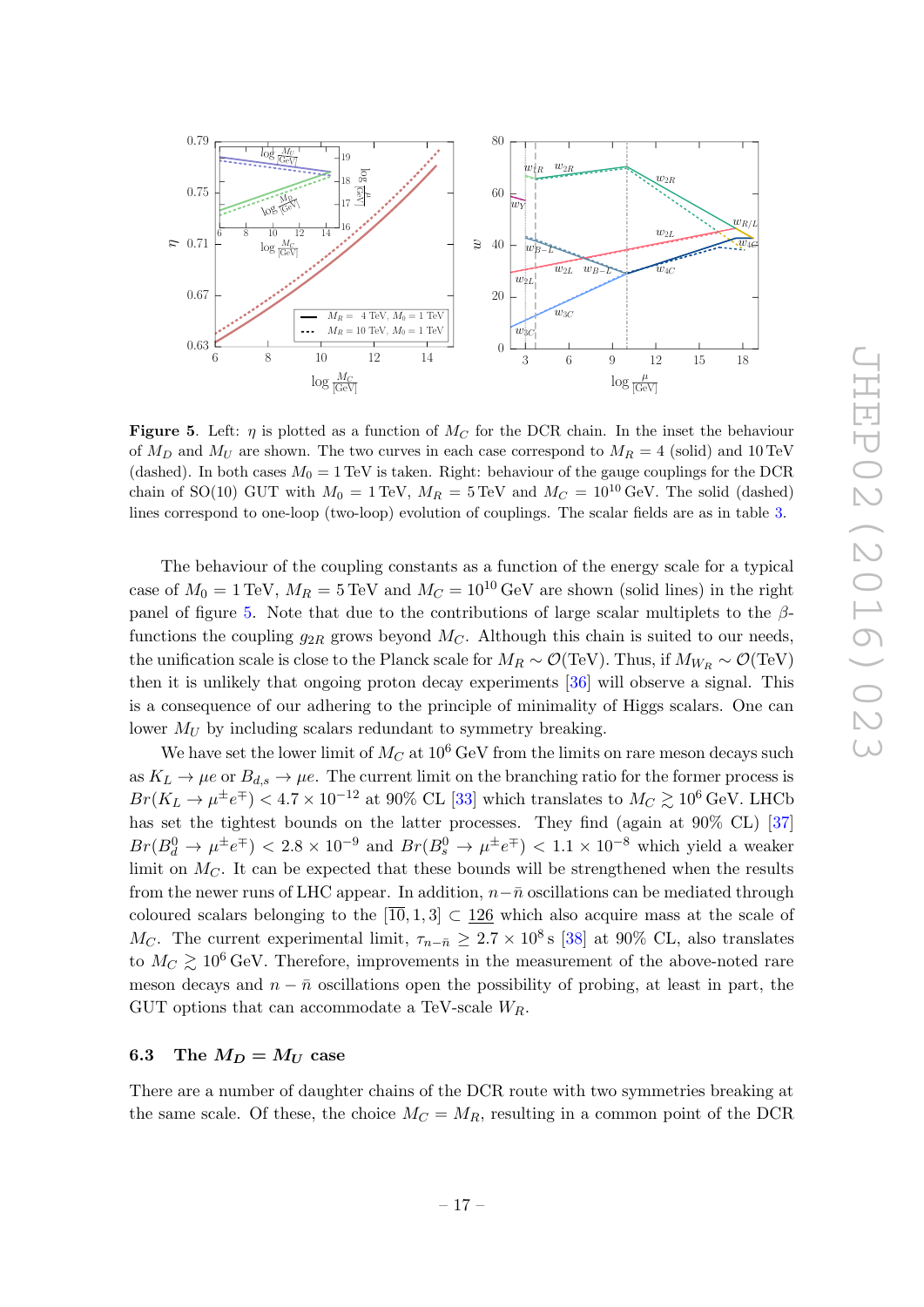

<span id="page-18-1"></span>Figure 6. A comparison of the results for one-loop (solid lines) and two-loop (dotted line) running. The evolution of  $M_U$  and  $M_D$  with  $M_C$  is displayed. Also shown is the case of one-loop running when a [15,2,2] scalar multiplet is added (dashed lines). In the inset the variation of  $\eta$  is presented.

and DRC routes, violates the lower bound on  $M_C$  from flavour changing processes since  $M_R \sim \mathcal{O}(\text{TeV})$ . As noted in the previous section, another alternative, namely,  $M_D = M_C$ , which is a point shared by the DCR and CDR routes, occurs at an energy beyond the Planck scale. The only remaining possibility is  $M_D = M_U$ .

The upper limit on  $M_C$  is set by the requirement  $M_D = M_U$ . This happens when D-parity is broken at the GUT scale by a  $[1,1,1]_-\subset 210$ . We thus have

$$
\text{SO}(10) \xrightarrow{\,M_U = M_D \,}_{210} \mathcal{G}_{422} \xrightarrow{\,M_C \,}_{210} \mathcal{G}_{3122} \xrightarrow{\,M_R \,}_{210} \mathcal{G}_{3121} \xrightarrow{\,M_0 \,}_{126} \mathcal{G}_{321} \,. \tag{6.1}
$$

From the inset in the left panel of figure [5](#page-17-1) it is seen that for  $M_C \sim 2 \times 10^{14}$  GeV one has  $M_D = M_U$ . As this chain has three intermediate steps, there are no free parameters after setting  $M_0$  and  $M_R$ . The coupling at unification,  $w_U$ , comes to be around 47.6, and  $\eta$ , as can be seen from the left panel of figure [5,](#page-17-1) is near 0.78. An interesting aspect of this chain is that it is minimal in the number of scalar multiplets used.

#### <span id="page-18-0"></span>6.4 Two-loop comparison

The discussion till now, based on RG evolution using one-loop  $\beta$ -functions, was amenable to an analytical examination. Our aim was to reason our way through different  $SO(10)$ symmetry-breaking options in search of chains which can accommodate a TeV range  $M_R$ . Now, after finding a specific pattern for which  $M_R \sim \mathcal{O}(\text{TeV})$  is tenable, we indicate the size of two-loop effects for this chain. In the right panel of figure [5](#page-17-1) the evolution of the couplings for a typical choice of  $M_C = 10^{10} \text{ GeV}$ ,  $M_R = 10 \text{ TeV}$  and  $M_0 = 1 \text{ TeV}$  are indicated by the dashed lines. It is seen that the essential physics is largely unaltered though there is some change in the various energy scales.

The chain in [\(5.7\)](#page-14-2) contains many scalar fields until  $SU(4)<sub>C</sub>$  breaking, contributing heavily to the two-loop  $\beta$ -coefficients [\[39–](#page-23-3)[42\]](#page-23-4). These are responsible for some departures from the one-loop results. We have presented the one-loop results for the DCR route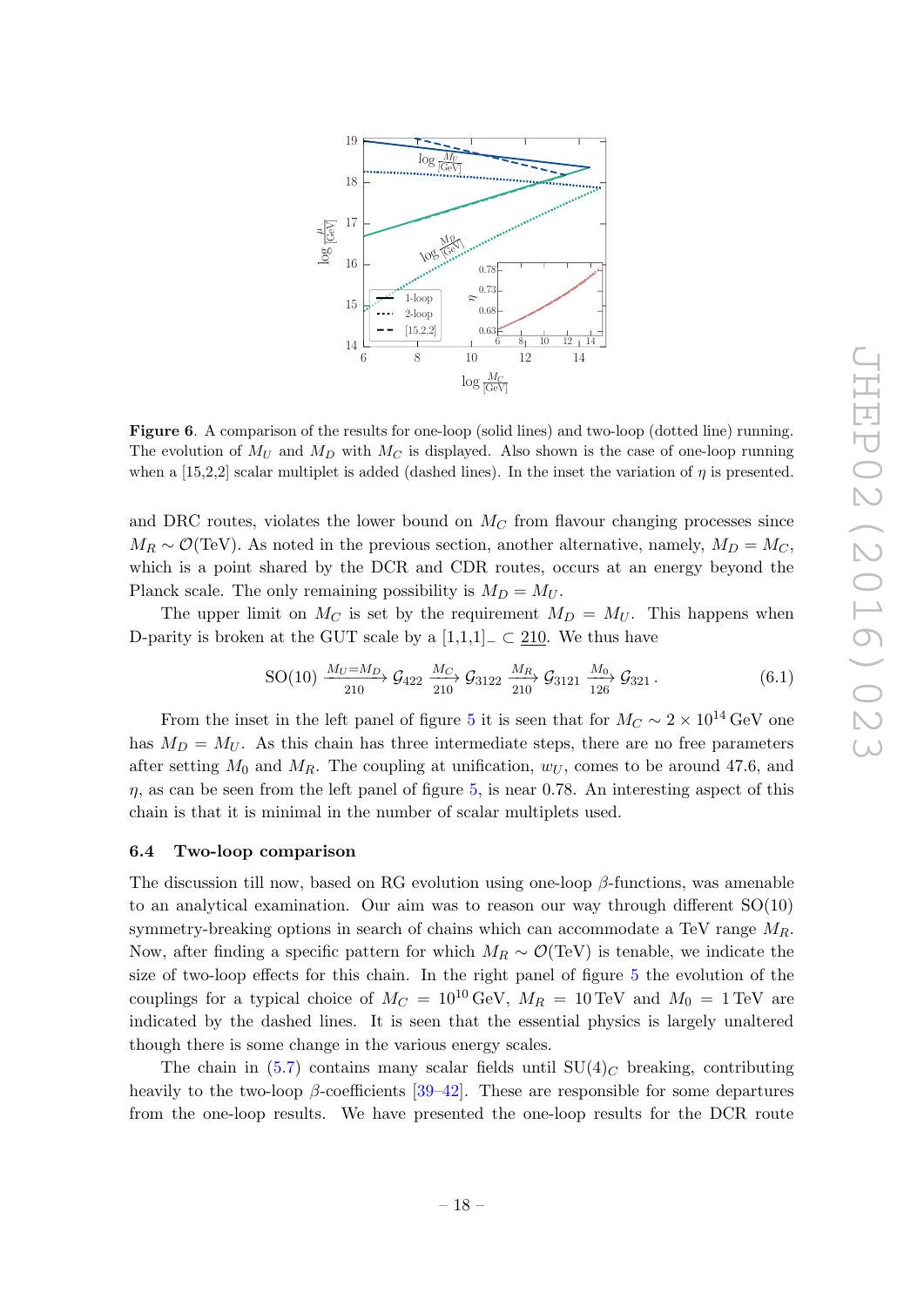keeping  $M_C$  as an input parameter. In figure [6](#page-18-1) we compare the one-loop (solid lines) and two-loop (dotted lines) results for  $M_U$  and  $M_D$  as a function of  $M_C$ . The deviation for both scales increases with decreasing  $M_C$ . This is intuitive because with lower  $M_C$  SU(4)<sub>C</sub> remains a good symmetry for a larger energy range over which the two-loop contributions are effective. In the inset a similar comparison is made for  $\eta$ . It is noteworthy that  $\eta$ remains largely unaffected.

#### <span id="page-19-0"></span>6.5 Additional scalars: two examples

If fermion masses are generated through scalars which belong to the minimal set required for symmetry breaking then mass relationships do not reflect observed values. One needs to add at least one extra scalar multiplet — which is light, couples to fermions, and develops a vev at the electroweak scale — to get realistic mass ratios. In  $SO(10)$ , fermions reside in the  $\frac{16}{16}$  representation and scalars transforming only as  $\frac{120}{126}$ , and  $\frac{10}{10}$  can have Yukawa couplings, since:

$$
16 \times 16 = 10 + 120 + 126. \tag{6.2}
$$

In SO(10) GUTs improved fermion mass relations can be obtained [\[30\]](#page-22-13) using the PS submultiplet  $[15,2,2] \subset 126$  in addition to the  $[1,2,2] \subset 10$ . The natural scale for the extra scalar submultiplet would have been at the GUT scale and extra fine-tuning is necessary to keep it at the electroweak scale.

We have examined the behaviour of gauge coupling evolutions for the DCR case including the additional [15,2,2] submultiplet to check if the TeV range  $M_R$  still remains viable. In figure [6](#page-18-1) the variation of  $M_D$  and  $M_U$  with  $M_C$  when an extra [15,2,2] is included are shown (dashed lines). The effect on  $\eta$  (shown in the inset) is negligible. The important change is that the permitted lowest  $M_C$  is more restricted as  $M_U$  tends rapidly towards  $M_{Planck}$ .

It is clear that the scale  $M_D$  is governed by the difference in the  $\beta$ -coefficients of  $\text{SU}(2)_R$  and  $\text{SU}(2)_L$ . Submultiplets such as [15,2,2], which contribute symmetrically to the  $\beta$ -coefficients of the left- and right-handed SU(2) groups, will not affect the difference and so do not change the D-parity breaking scale. For the reasoning  $\eta$  is not affected as well.

Another alternative we examined pertains to the impact of additional scalars necessary to produce two right-handed neutrinos nearly degenerate in mass but with opposite CPproperties. As noted in section [2.1](#page-4-0) this can explain the lack of like-sign dilepton events in the CMS data [\[18\]](#page-22-11). A right-handed neutrino mass matrix of the appropriate nature can be generated [\[27\]](#page-22-9) by a scalar multiplet  $\chi \equiv (1,2,1)$  under the  $SU(2)_L \times SU(2)_R \times U(1)_{B-L}$ symmetry. In an SO(10) GUT  $\chi$  is a member of the 16 representation and must develop a vev at the scale  $M_0$ . We have examined the impact of adding a 16-plet on  $\eta = g_R/g_L$ , the symmetry breaking scales, and the coupling at the unification point. We find no serious effect on any of these, the allowed range of  $M_C$  is about one order of magnitude larger, and for any  $M_C$ , the unification scale,  $M_U$ , and the D-parity-breaking scale,  $M_D$ , are both somewhat lowered.  $\eta$  is essentially unaffected.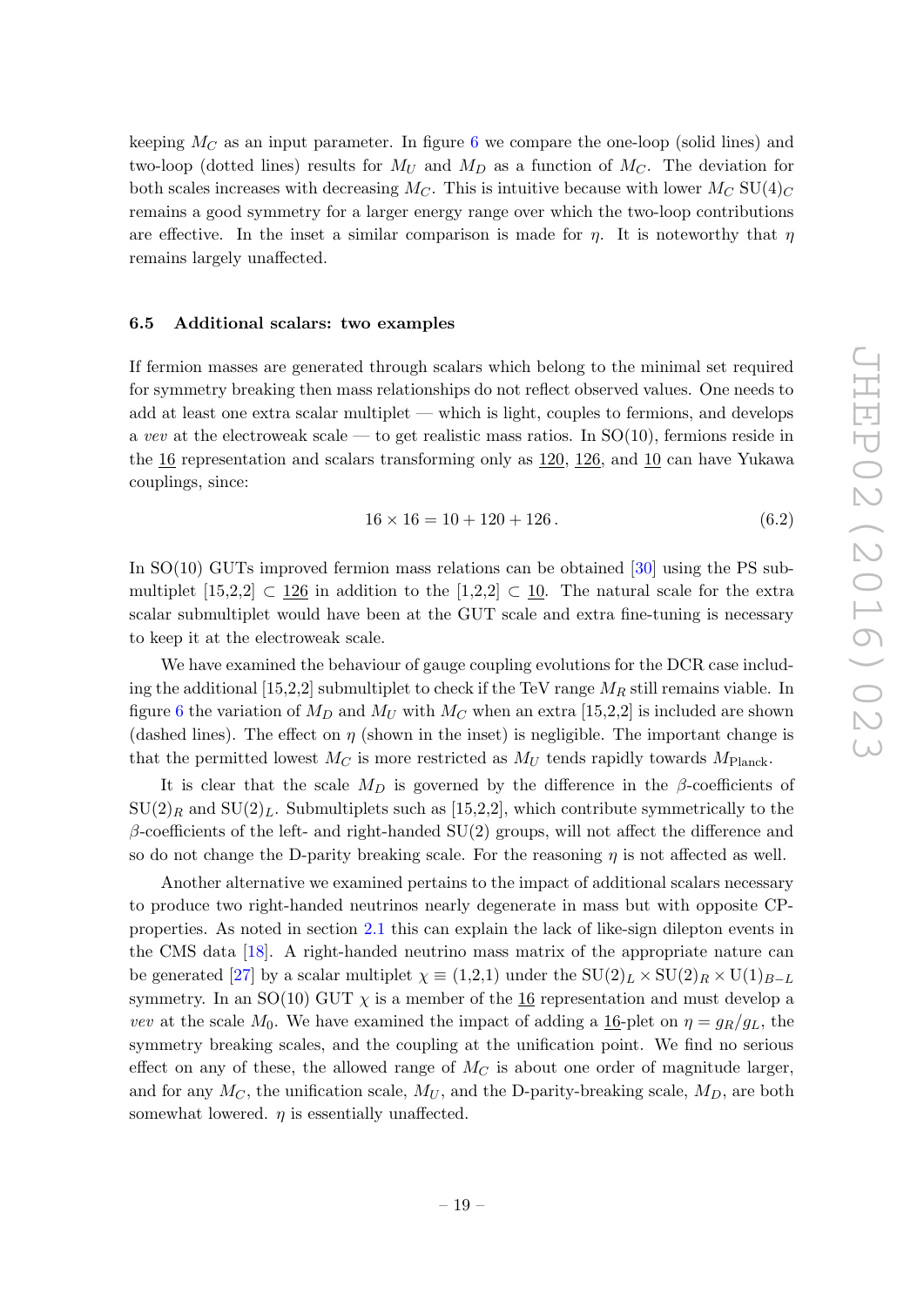| Sr  | Intermediate Symmetries                                                                                          |                                                                               | Mass Scales $\left(\log \frac{\mu}{ \text{GeV} }\right)$ | $w_U$ | η |  |
|-----|------------------------------------------------------------------------------------------------------------------|-------------------------------------------------------------------------------|----------------------------------------------------------|-------|---|--|
| No. |                                                                                                                  | $M_U$                                                                         | $M_{D}$                                                  | Mc    |   |  |
|     | $\mathcal{G}_{422D} \rightarrow \mathcal{G}_{422} \rightarrow \mathcal{G}_{3122} \rightarrow \mathcal{G}_{3121}$ | $19.02 - 18.38$ $16.70 - 18.38$ $6.00 - 14.39$ $38.41 - 47.63$ $0.64 - 0.78$  |                                                          |       |   |  |
|     | $2$ -loop                                                                                                        | $18.27 - 17.88$ $14.87 - 17.88$ $6.00 - 14.80$ $29.54 - 46.66$ $0.64 - 0.79$  |                                                          |       |   |  |
| 3   | Added $[15,2,2]$ scalar                                                                                          | $M_{\rm Planck}$ - 18.19 17.06 - 18.19 7.90 - 13.52 18.59 - 37.52 0.66 - 0.76 |                                                          |       |   |  |

<span id="page-20-1"></span>**Table 4.** The SO(10) symmetry-breaking chains consistent with  $M_R = 5$  TeV and  $M_0 = 1$  TeV. The intermediate symmetries and the associated mass-scales are shown.

#### <span id="page-20-0"></span>7 Summary and conclusions

The observation by the CMS collaboration of a  $2.8\sigma$  excess in the  $(2e)(2j)$  channel around 2.1 TeV can be interpreted as a preliminary indication of the production of a right-handed gauge boson  $W_R$ . Within the left-right symmetric model the excess identifies specific values of  $\eta = g_R/g_L$ ,  $r = M_N/M_{W_R}$ , and  $V_{Ne}e$ . We stress that even with  $g_R = g_L$  and  $V_{Ne}e = 1$ the data can be accommodated by an appropriate choice of  $r$ .

We explore what the CMS result implies if the left-right symmetric model is embedded in an SO(10) GUT.  $\eta \neq 1$  is a consequence of the breaking of left-right D-parity. We find that a  $W_R$  in the few TeV range very tightly restricts the possible routes of descent of the GUT to the standard model. The only sequence of symmetry breaking which is permitted is  $M_D > M_C > M_R > M_0$  with a D-parity breaking scale  $\geq 10^{16}$  GeV. All other orderings of symmetry breaking are excluded. Breaking of left-right discrete parity at such a high scale pushes  $g_L$  and  $g_R$  apart and one finds  $0.64 \leq \eta \leq 0.78$ . The unification scale,  $M_U$ , has to be as high as  $\sim 10^{18} \text{ GeV}$  so that it is very unlikely that proton decay will be seen in the ongoing experiments. The SU(4)<sub>C</sub>-breaking scale,  $M_C$ , can be as low as 10<sup>6</sup> GeV, which may be probed by rare decays such as  $K_L \to \mu e$  and  $B_{d,s} \to \mu e$  or  $n-\bar{n}$  oscillations. In table [4](#page-20-1) we summarise the essence of the allowed GUT solutions. We have assumed that no extra scalar multiplets are included beyond those needed for symmetry breaking and invoked the Extended Survival Hypothesis to identify scalar submultiplet masses.

The ATLAS collaboration has indicated [\[43\]](#page-23-5) an enhancement around 2.1 TeV in the di-boson —  $ZZ$  and  $WZ$  — channels in their 8 TeV data. Our interpretation of the excess in the  $(ee)(jj)$  channel can be extended to include the branching ratio of  $W_R$  to di-boson states [\[44,](#page-23-6) [45\]](#page-23-7). One can arrange to accommodate both these findings if  $r \approx 1$  and  $V_{N_e e} < 1$ . Such a combined analysis is beyond the scope of this work and will be reported elsewhere. Results along somewhat similar directions can be found in the literature [\[46\]](#page-23-8). It has also been shown that interpretations of the di-boson observations are possible if the LRS model is embellished with the addition of some extra fermionic states [\[14,](#page-21-7) [27\]](#page-22-9).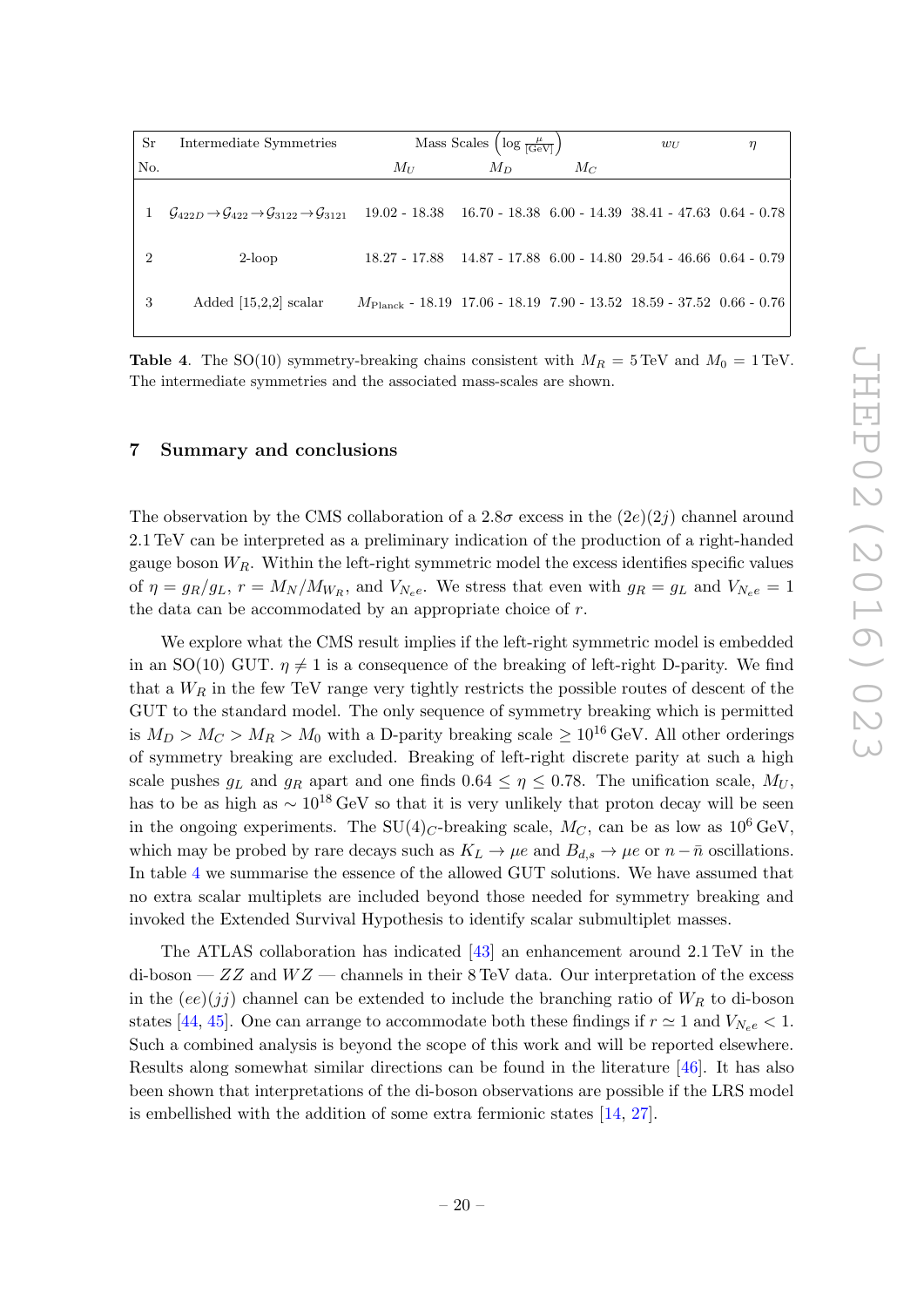### Acknowledgments

TB acknowledges a Junior Research Fellowship from UGC, India. AR is partially funded by the Department of Science and Technology Grant No. SR/S2/JCB-14/2009.

Open Access. This article is distributed under the terms of the Creative Commons Attribution License [\(CC-BY 4.0\)](http://creativecommons.org/licenses/by/4.0/), which permits any use, distribution and reproduction in any medium, provided the original author(s) and source are credited.

## References

- <span id="page-21-0"></span>[1] J.C. Pati and A. Salam, Is baryon number conserved?, [Phys. Rev. Lett.](http://dx.doi.org/10.1103/PhysRevLett.31.661) 31 (1973) 661 [IN[SPIRE](http://inspirehep.net/search?p=find+J+"Phys.Rev.Lett.,31,661")].
- <span id="page-21-2"></span>[2] J.C. Pati and A. Salam, Lepton number as the fourth color, [Phys. Rev.](http://dx.doi.org/10.1103/PhysRevD.10.275) D 10 (1974) 275 [*Erratum ibid.* **D 11** (1975) 703]  $\lfloor$ In[SPIRE](http://inspirehep.net/search?p=find+J+"Phys.Rev.,D10,275")].
- [3] R.N. Mohapatra and J.C. Pati, Left-right gauge symmetry and an isoconjugate model of  $CP$ -violation, *Phys. Rev.* **D** 11 (1975) 566 [INSPIRE]. $CP$ -violation, *Phys. Rev.* **D** 11 (1975) 566 [INSPIRE]. $CP$ -violation, *Phys. Rev.* **D** 11 (1975) 566 [INSPIRE]. $CP$ -violation, *Phys. Rev.* **D** 11 (1975) 566 [INSPIRE]. $CP$ -violation, *Phys. Rev.* **D** 11 (1975) 566 [INSPIRE].
- [4] R.N. Mohapatra and J.C. Pati, A natural left-right symmetry, Phys. Rev. D 11 [\(1975\) 2558](http://dx.doi.org/10.1103/PhysRevD.11.2558) [IN[SPIRE](http://inspirehep.net/search?p=find+J+"Phys.Rev.,D11,2558")].
- <span id="page-21-1"></span>[5] G. Senjanović and R.N. Mohapatra, *Exact left-right symmetry and spontaneous violation of* parity, Phys. Rev. **D 12** [\(1975\) 1502](http://dx.doi.org/10.1103/PhysRevD.12.1502) [IN[SPIRE](http://inspirehep.net/search?p=find+J+"Phys.Rev.,D12,1502")].
- <span id="page-21-3"></span>[6] H. Georgi, The state of the art-gauge theories, [AIP Conf. Proc.](http://dx.doi.org/10.1063/1.2947450) 23 (1975) 575.
- <span id="page-21-4"></span>[7] H. Fritzsch and P. Minkowski, Unified interactions of leptons and hadrons, [Annals Phys.](http://dx.doi.org/10.1016/0003-4916(75)90211-0) 93 [\(1975\) 193](http://dx.doi.org/10.1016/0003-4916(75)90211-0) [IN[SPIRE](http://inspirehep.net/search?p=find+J+"AnnalsPhys.,93,193")].
- <span id="page-21-5"></span>[8] CMS collaboration, Search for heavy neutrinos and W bosons with right-handed couplings in proton-proton collisions at  $\sqrt{s} = 8$  TeV, [Eur. Phys. J.](http://dx.doi.org/10.1140/epjc/s10052-014-3149-z) C 74 (2014) 3149 [[arXiv:1407.3683](http://arxiv.org/abs/1407.3683)] [IN[SPIRE](http://inspirehep.net/search?p=find+EPRINT+arXiv:1407.3683)].
- <span id="page-21-9"></span>[9] CMS collaboration, Search for heavy neutrinos and  $W_R$  bosons with right-handed couplings in a left-right symmetric model in pp collisions at  $\sqrt{s} = 7 \text{ TeV}$ , [Phys. Rev. Lett.](http://dx.doi.org/10.1103/PhysRevLett.109.261802) 109 (2012) [261802](http://dx.doi.org/10.1103/PhysRevLett.109.261802) [[arXiv:1210.2402](http://arxiv.org/abs/1210.2402)] [IN[SPIRE](http://inspirehep.net/search?p=find+EPRINT+arXiv:1210.2402)].
- [10] CMS collaboration, Search for  $W' \to tb$  decays in the lepton  $+$  jets final state in pp collisions at  $\sqrt{s} = 8 \text{ TeV}$ , JHEP 05 [\(2014\) 108](http://dx.doi.org/10.1007/JHEP05(2014)108) [[arXiv:1402.2176](http://arxiv.org/abs/1402.2176)] [IN[SPIRE](http://inspirehep.net/search?p=find+EPRINT+arXiv:1402.2176)].
- [11] ATLAS collaboration, Search for heavy neutrinos and right-handed W bosons in events with two leptons and jets in pp collisions at  $\sqrt{s} = 7$  TeV with the ATLAS detector, [Eur. Phys. J.](http://dx.doi.org/10.1140/epjc/s10052-012-2056-4) C 72 [\(2012\) 2056](http://dx.doi.org/10.1140/epjc/s10052-012-2056-4) [[arXiv:1203.5420](http://arxiv.org/abs/1203.5420)] [IN[SPIRE](http://inspirehep.net/search?p=find+EPRINT+arXiv:1203.5420)].
- <span id="page-21-10"></span>[12] ATLAS collaboration, Search for the resonances in proton-proton collisions at  $\sqrt{s} = 7 \text{ TeV}$ with the ATLAS detector, [Phys. Rev. Lett.](http://dx.doi.org/10.1103/PhysRevLett.109.081801)  $109$  (2012) 081801 [[arXiv:1205.1016](http://arxiv.org/abs/1205.1016)] [IN[SPIRE](http://inspirehep.net/search?p=find+EPRINT+arXiv:1205.1016)].
- <span id="page-21-6"></span>[13] J.A. Aguilar-Saavedra and F.R. Joaquim, Closer look at the possible CMS signal of a new gauge boson, *Phys. Rev.* **D 90** [\(2014\) 115010](http://dx.doi.org/10.1103/PhysRevD.90.115010) [[arXiv:1408.2456](http://arxiv.org/abs/1408.2456)] [IN[SPIRE](http://inspirehep.net/search?p=find+EPRINT+arXiv:1408.2456)].
- <span id="page-21-7"></span>[14] B.A. Dobrescu and Z. Liu, W' boson near  $2 \text{ TeV}$ : predictions for Run  $2$  of the LHC, [Phys.](http://dx.doi.org/10.1103/PhysRevLett.115.211802) Rev. Lett. 115 [\(2015\) 211802](http://dx.doi.org/10.1103/PhysRevLett.115.211802) [[arXiv:1506.06736](http://arxiv.org/abs/1506.06736)] [IN[SPIRE](http://inspirehep.net/search?p=find+EPRINT+arXiv:1506.06736)].
- <span id="page-21-8"></span>[15] F.F. Deppisch, T.E. Gonzalo, S. Patra, N. Sahu and U. Sarkar, Signal of right-handed charged gauge bosons at the LHC?, Phys. Rev.  $\bf{D}$  90 [\(2014\) 053014](http://dx.doi.org/10.1103/PhysRevD.90.053014) [[arXiv:1407.5384](http://arxiv.org/abs/1407.5384)] [IN[SPIRE](http://inspirehep.net/search?p=find+EPRINT+arXiv:1407.5384)].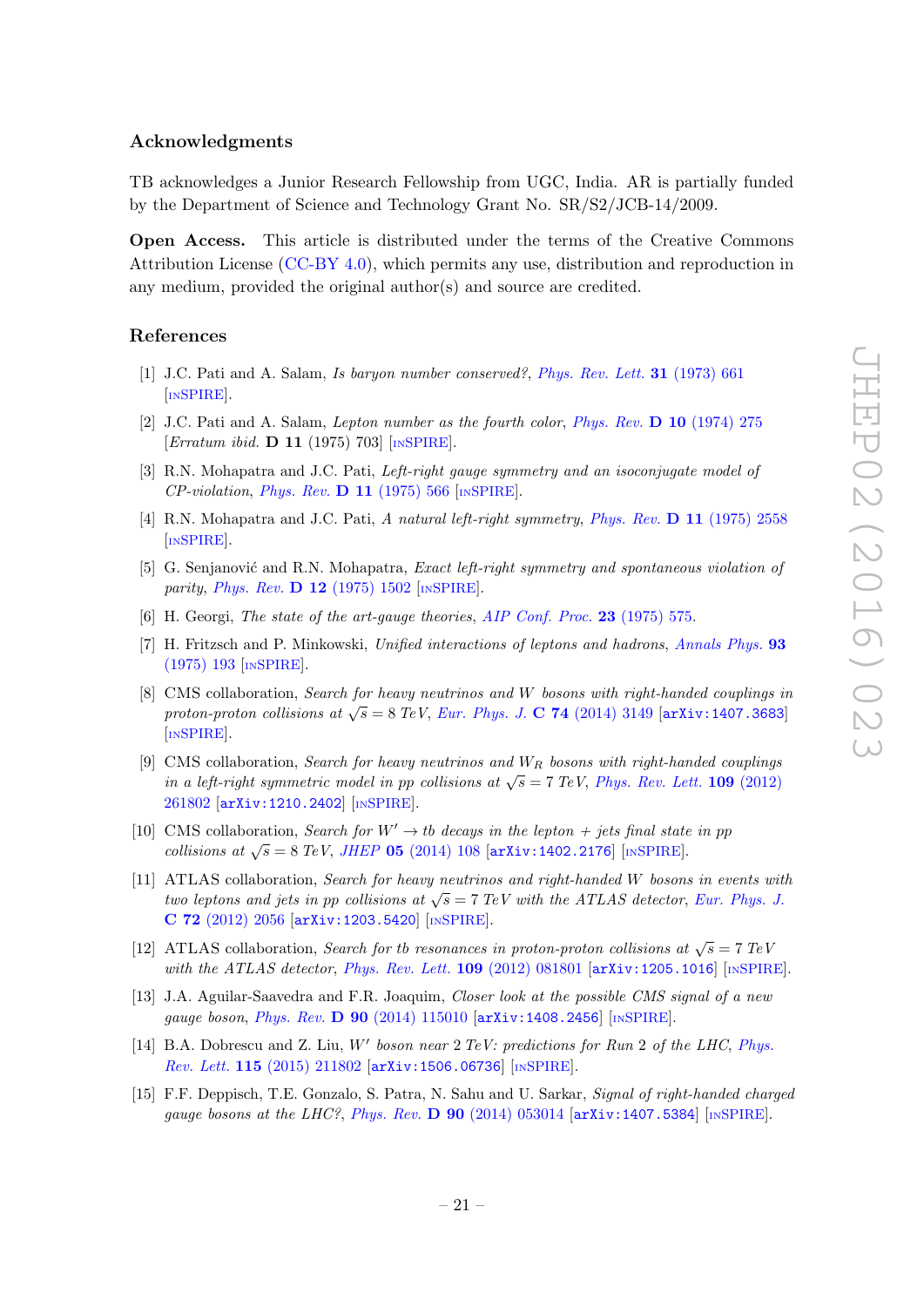- <span id="page-22-1"></span>[16] F.F. Deppisch, T.E. Gonzalo, S. Patra, N. Sahu and U. Sarkar, Double beta decay, lepton flavor violation and collider signatures of left-right symmetric models with spontaneous  $D$ -parity breaking, Phys. Rev.  $D$  91 [\(2015\) 015018](http://dx.doi.org/10.1103/PhysRevD.91.015018) [[arXiv:1410.6427](http://arxiv.org/abs/1410.6427)] [IN[SPIRE](http://inspirehep.net/search?p=find+EPRINT+arXiv:1410.6427)].
- <span id="page-22-0"></span>[17] M. Heikinheimo, M. Raidal and C. Spethmann, Testing right-handed currents at the LHC, [Eur. Phys. J.](http://dx.doi.org/10.1140/epjc/s10052-014-3107-9) C 74 (2014) 3107 [[arXiv:1407.6908](http://arxiv.org/abs/1407.6908)] [IN[SPIRE](http://inspirehep.net/search?p=find+EPRINT+arXiv:1407.6908)].
- <span id="page-22-11"></span>[18] J. Gluza and T. Jeliński, Heavy neutrinos and the  $pp \rightarrow lljj$  CMS data, [Phys. Lett.](http://dx.doi.org/10.1016/j.physletb.2015.06.077) **B 748** [\(2015\) 125](http://dx.doi.org/10.1016/j.physletb.2015.06.077) [[arXiv:1504.05568](http://arxiv.org/abs/1504.05568)] [IN[SPIRE](http://inspirehep.net/search?p=find+EPRINT+arXiv:1504.05568)].
- [19] B.A. Dobrescu and A. Martin, Interpretations of anomalous LHC events with electrons and jets, Phys. Rev. D 91 [\(2015\) 035019](http://dx.doi.org/10.1103/PhysRevD.91.035019) [[arXiv:1408.1082](http://arxiv.org/abs/1408.1082)] [IN[SPIRE](http://inspirehep.net/search?p=find+EPRINT+arXiv:1408.1082)].
- <span id="page-22-2"></span>[20] M.K. Parida and B. Sahoo, Planck-scale induced left-right gauge theory at LHC and experimental tests,  $arXiv:1411.6748$  [IN[SPIRE](http://inspirehep.net/search?p=find+EPRINT+arXiv:1411.6748)].
- <span id="page-22-3"></span>[21] D. Chang, R.N. Mohapatra and M.K. Parida, *Decoupling parity and*  $SU(2)_R$  breaking scales: a new approach to left-right symmetric models, [Phys. Rev. Lett.](http://dx.doi.org/10.1103/PhysRevLett.52.1072)  $52$  (1984) 1072 [IN[SPIRE](http://inspirehep.net/search?p=find+J+"Phys.Rev.Lett.,52,1072")].
- <span id="page-22-4"></span>[22] D. Chang, R.N. Mohapatra and M.K. Parida, A new approach to left-right symmetry breaking in unified gauge theories, Phys. Rev.  $\bf{D}$  30 [\(1984\) 1052](http://dx.doi.org/10.1103/PhysRevD.30.1052) [IN[SPIRE](http://inspirehep.net/search?p=find+J+"Phys.Rev.,D30,1052")].
- <span id="page-22-5"></span>[23] D. Chang, R.N. Mohapatra, J. Gipson, R.E. Marshak and M.K. Parida, Experimental tests of new SO(10) grand unification, Phys. Rev.  $\bf{D}$  31 [\(1985\) 1718](http://dx.doi.org/10.1103/PhysRevD.31.1718) [IN[SPIRE](http://inspirehep.net/search?p=find+J+"Phys.Rev.,D31,1718")].
- <span id="page-22-6"></span>[24] T.W.B. Kibble, G. Lazarides and Q. Shafi, Walls bounded by strings, [Phys. Rev.](http://dx.doi.org/10.1103/PhysRevD.26.435) D 26 [\(1982\) 435](http://dx.doi.org/10.1103/PhysRevD.26.435) [IN[SPIRE](http://inspirehep.net/search?p=find+J+"Phys.Rev.,D26,435")].
- <span id="page-22-7"></span>[25] V.A. Kuzmin and M.E. Shaposhnikov, Baryon asymmetry of the universe versus left-right symmetry, [Phys. Lett.](http://dx.doi.org/10.1016/0370-2693(80)90317-2)  $\bf{B}$  92 (1980) 115 [IN[SPIRE](http://inspirehep.net/search?p=find+J+"Phys.Lett.,B92,115")].
- <span id="page-22-8"></span>[26] W.-Y. Keung and G. Senjanović, Majorana neutrinos and the production of the right-handed charged gauge boson, [Phys. Rev. Lett.](http://dx.doi.org/10.1103/PhysRevLett.50.1427)  $50$  (1983) 1427 [IN[SPIRE](http://inspirehep.net/search?p=find+J+"Phys.Rev.Lett.,50,1427")].
- <span id="page-22-9"></span>[27] P.S. Bhupal Dev and R.N. Mohapatra, Unified explanation of the eejj, diboson and dijet resonances at the LHC, [Phys. Rev. Lett.](http://dx.doi.org/10.1103/PhysRevLett.115.181803)  $115$  (2015) 181803 [[arXiv:1508.02277](http://arxiv.org/abs/1508.02277)] [IN[SPIRE](http://inspirehep.net/search?p=find+EPRINT+arXiv:1508.02277)].
- <span id="page-22-10"></span>[28] ATLAS collaboration, Search for heavy Majorana neutrinos with the ATLAS detector in pp collisions at  $\sqrt{s} = 8 \text{ TeV}$ , JHEP 07 [\(2015\) 162](http://dx.doi.org/10.1007/JHEP07(2015)162) [[arXiv:1506.06020](http://arxiv.org/abs/1506.06020)] [IN[SPIRE](http://inspirehep.net/search?p=find+EPRINT+arXiv:1506.06020)].
- <span id="page-22-12"></span>[29] H. Georgi and C. Jarlskog, A new lepton-quark mass relation in a unified theory, [Phys. Lett.](http://dx.doi.org/10.1016/0370-2693(79)90842-6) B 86 [\(1979\) 297](http://dx.doi.org/10.1016/0370-2693(79)90842-6) [IN[SPIRE](http://inspirehep.net/search?p=find+J+"Phys.Lett.,B86,297")].
- <span id="page-22-13"></span>[30] H. Georgi and D.V. Nanopoulos, *Masses and mixing in unified theories*, *[Nucl. Phys.](http://dx.doi.org/10.1016/0550-3213(79)90323-7)* **B 159** [\(1979\) 16](http://dx.doi.org/10.1016/0550-3213(79)90323-7) [IN[SPIRE](http://inspirehep.net/search?p=find+J+"Nucl.Phys.,B159,16")].
- <span id="page-22-14"></span>[31] F. del Aguila and L.E. Ibáñez, *Higgs bosons in*  $SO(10)$  and partial unification, [Nucl. Phys.](http://dx.doi.org/10.1016/0550-3213(81)90266-2) **B** 177 [\(1981\) 60](http://dx.doi.org/10.1016/0550-3213(81)90266-2) [IN[SPIRE](http://inspirehep.net/search?p=find+J+"Nucl.Phys.,B177,60")].
- <span id="page-22-15"></span>[32] R.N. Mohapatra and G. Senjanović, *Higgs boson effects in grand unified theories*, *[Phys. Rev.](http://dx.doi.org/10.1103/PhysRevD.27.1601)* D 27 [\(1983\) 1601](http://dx.doi.org/10.1103/PhysRevD.27.1601) [IN[SPIRE](http://inspirehep.net/search?p=find+J+"Phys.Rev.,D27,1601")].
- <span id="page-22-18"></span>[33] PARTICLE DATA GROUP collaboration, K.A. Olive et al., Review of particle physics, [Chin.](http://dx.doi.org/10.1088/1674-1137/38/9/090001) Phys. **C 38** [\(2014\) 090001](http://dx.doi.org/10.1088/1674-1137/38/9/090001) [IN[SPIRE](http://inspirehep.net/search?p=find+J+"Chin.Phys.,C38,090001")].
- <span id="page-22-16"></span>[34] N.G. Deshpande and R.J. Johnson, Experimental limit on  $SU(4)_C$  gauge boson mass, [Phys.](http://dx.doi.org/10.1103/PhysRevD.27.1193) Rev. D 27 [\(1983\) 1193](http://dx.doi.org/10.1103/PhysRevD.27.1193) [IN[SPIRE](http://inspirehep.net/search?p=find+J+"Phys.Rev.,D27,1193")].
- <span id="page-22-17"></span>[35] M.K. Parida and B. Purkayastha, New lower bound on  $SU(4)_C$  gauge boson mass from CERN LEP measurements and  $K_L \rightarrow \mu e$ , Phys. Rev. **D** 53 [\(1996\) 1706](http://dx.doi.org/10.1103/PhysRevD.53.1706) [IN[SPIRE](http://inspirehep.net/search?p=find+J+"Phys.Rev.,D53,1706")].